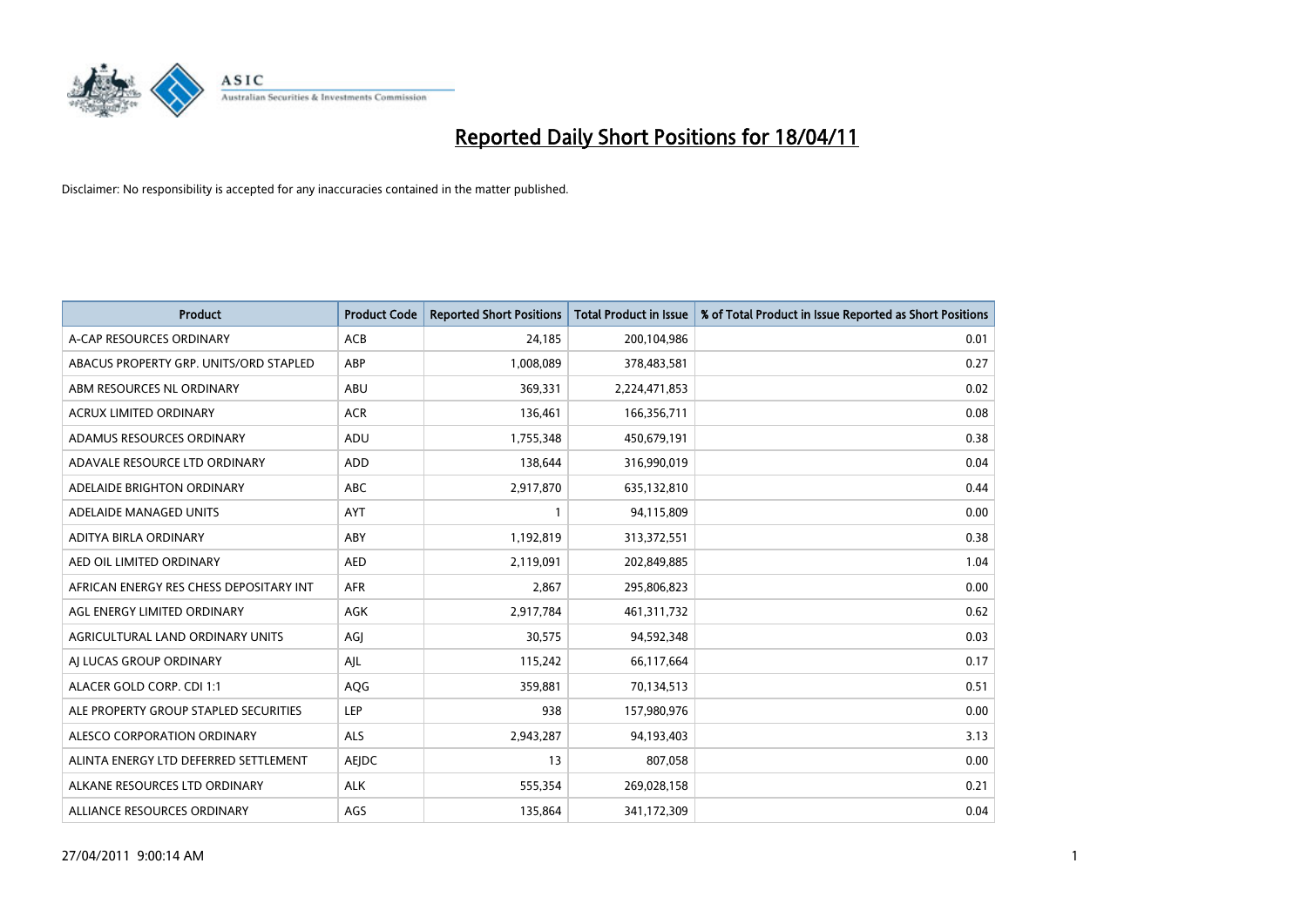

| <b>Product</b>                         | <b>Product Code</b> | <b>Reported Short Positions</b> | <b>Total Product in Issue</b> | % of Total Product in Issue Reported as Short Positions |
|----------------------------------------|---------------------|---------------------------------|-------------------------------|---------------------------------------------------------|
| ALLIED GOLD LIMITED ORDINARY           | <b>ALD</b>          | 1,302,608                       | 1,198,537,554                 | 0.11                                                    |
| ALUMINA LIMITED ORDINARY               | <b>AWC</b>          | 24,047,259                      | 2,440,196,187                 | 0.98                                                    |
| AMADEUS ENERGY ORDINARY                | AMU                 | 454,000                         | 300,288,855                   | 0.15                                                    |
| AMALGAMATED HOLDINGS ORDINARY          | <b>AHD</b>          | 13,925                          | 157,458,568                   | 0.01                                                    |
| AMCOM TELECOMM, ORDINARY               | <b>AMM</b>          | 20,343                          | 716,812,103                   | 0.00                                                    |
| AMCOR LIMITED ORDINARY                 | <b>AMC</b>          | 4,123,644                       | 1,227,383,880                 | 0.32                                                    |
| AMP LIMITED ORDINARY                   | AMP                 | 9,051,309                       | 2,789,686,764                 | 0.31                                                    |
| AMPELLA MINING ORDINARY                | <b>AMX</b>          | 509,372                         | 203,285,108                   | 0.24                                                    |
| ANGLOGOLD ASHANTI CDI 5:1              | AGG                 | 4                               | 89,207,765                    | 0.00                                                    |
| ANSELL LIMITED ORDINARY                | <b>ANN</b>          | 3,556,882                       | 133,007,903                   | 2.66                                                    |
| ANTARES ENERGY LTD ORDINARY            | <b>AZZ</b>          | 101,632                         | 275,500,000                   | 0.04                                                    |
| ANZ BANKING GRP LTD ORDINARY           | ANZ                 | 5,417,447                       | 2,596,414,163                 | 0.19                                                    |
| APA GROUP STAPLED SECURITIES           | <b>APA</b>          | 5,433,392                       | 556,193,951                   | 0.97                                                    |
| APEX MINERALS NL ORDINARY              | <b>AXM</b>          | 885.146                         | 5,550,243,713                 | 0.02                                                    |
| APN EUROPEAN RETAIL UNITS STAPLED SEC. | <b>AEZ</b>          | 11,832                          | 544,910,660                   | 0.00                                                    |
| APN NEWS & MEDIA ORDINARY              | <b>APN</b>          | 19,694,459                      | 618,568,292                   | 3.20                                                    |
| AQUARIUS PLATINUM. ORDINARY            | <b>AOP</b>          | 2,336,721                       | 470,070,802                   | 0.47                                                    |
| AQUILA RESOURCES ORDINARY              | <b>AQA</b>          | 2,894,881                       | 374,323,124                   | 0.77                                                    |
| ARAFURA RESOURCE LTD ORDINARY          | ARU                 | 5,038,808                       | 367,930,342                   | 1.38                                                    |
| ARB CORPORATION ORDINARY               | ARP                 | 7,036                           | 72,481,302                    | 0.00                                                    |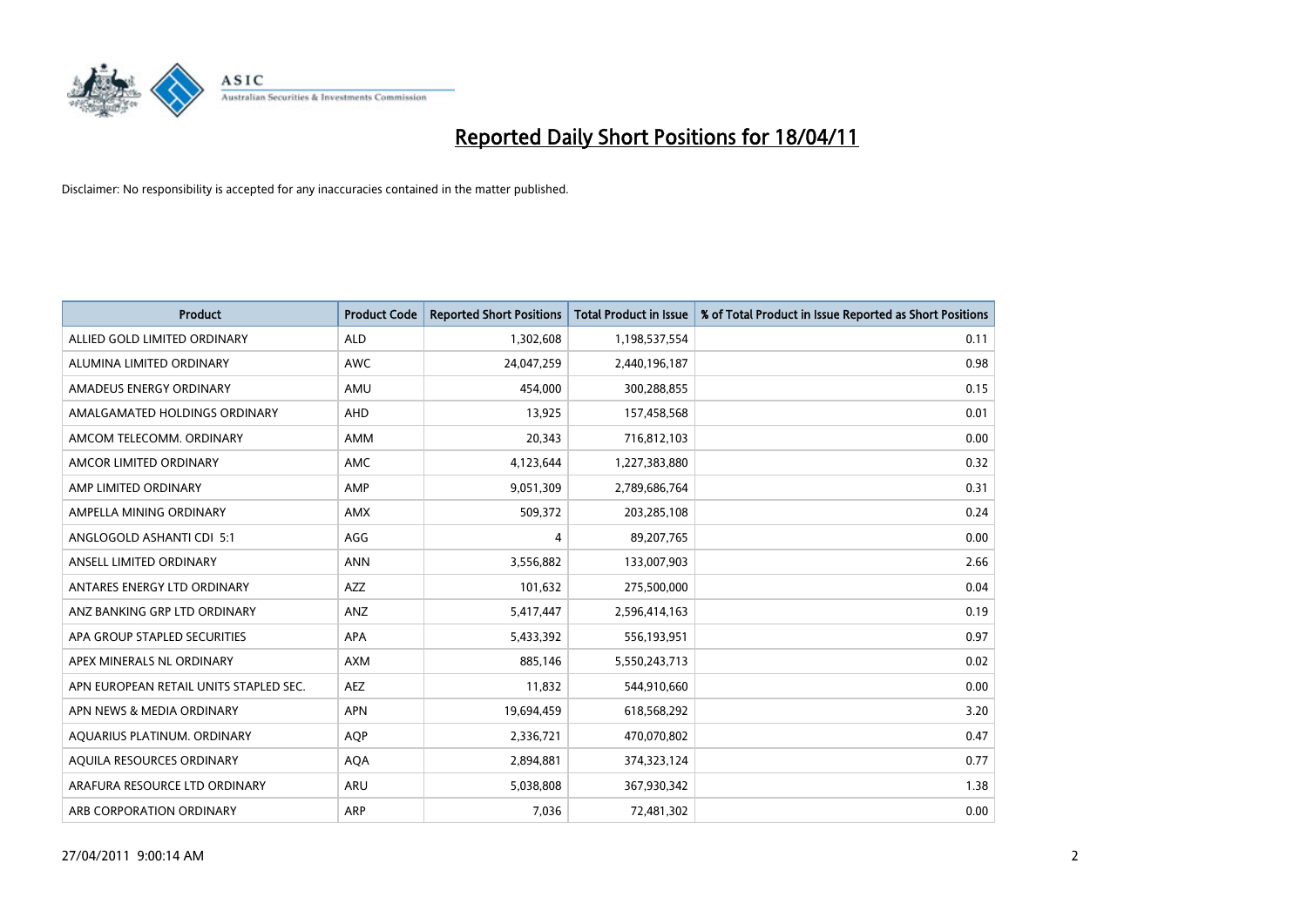

| <b>Product</b>                          | <b>Product Code</b> | <b>Reported Short Positions</b> | <b>Total Product in Issue</b> | % of Total Product in Issue Reported as Short Positions |
|-----------------------------------------|---------------------|---------------------------------|-------------------------------|---------------------------------------------------------|
| ARDENT LEISURE GROUP STAPLED SECURITIES | AAD                 | 384,850                         | 318,147,978                   | 0.11                                                    |
| ARISTOCRAT LEISURE ORDINARY             | ALL                 | 30,486,375                      | 536,480,307                   | 5.67                                                    |
| <b>ASCIANO LIMITED ORDINARY</b>         | <b>AIO</b>          | 11,744,957                      | 2,926,103,883                 | 0.40                                                    |
| ASG GROUP LIMITED ORDINARY              | ASZ                 | 68,401                          | 168,247,718                   | 0.04                                                    |
| ASPEN GROUP ORD/UNITS STAPLED           | <b>APZ</b>          | 1,107,228                       | 592,674,670                   | 0.18                                                    |
| ASPIRE MINING LTD ORDINARY              | <b>AKM</b>          | 20,547                          | 535,971,483                   | 0.00                                                    |
| <b>ASTON RES LTD ORDINARY</b>           | <b>AZT</b>          | 223,110                         | 204,527,604                   | 0.10                                                    |
| ASTRO JAP PROP GROUP STAPLED SECURITIES | AJA                 | 39,008                          | 58,445,002                    | 0.07                                                    |
| ASX LIMITED ORDINARY                    | ASX                 | 924,379                         | 175,136,729                   | 0.55                                                    |
| ATLANTIC LIMITED ORDINARY               | ATI                 | 541,117                         | 112,801,231                   | 0.48                                                    |
| ATLAS IRON LIMITED ORDINARY             | AGO                 | 2,125,257                       | 815,689,044                   | 0.25                                                    |
| AURORA MINERALS LTD ORDINARY            | <b>ARM</b>          | 564                             | 104,167,499                   | 0.00                                                    |
| <b>AURORA OIL &amp; GAS ORDINARY</b>    | <b>AUT</b>          | 141,237                         | 403,687,342                   | 0.03                                                    |
| AUSDRILL LIMITED ORDINARY               | <b>ASL</b>          | 919,269                         | 300, 167, 237                 | 0.30                                                    |
| AUSENCO LIMITED ORDINARY                | AAX                 | 3,226,455                       | 122,987,022                   | 2.62                                                    |
| <b>AUSTAL LIMITED ORDINARY</b>          | ASB                 | 118,548                         | 188,069,638                   | 0.05                                                    |
| <b>AUSTAR UNITED ORDINARY</b>           | <b>AUN</b>          | 1,032,859                       | 1,271,389,658                 | 0.07                                                    |
| AUSTBROKERS HOLDINGS ORDINARY           | <b>AUB</b>          | 8,001                           | 54,339,433                    | 0.01                                                    |
| AUSTEREO GROUP LTD. ORDINARY            | <b>AEO</b>          | 799,900                         | 344,783,708                   | 0.23                                                    |
| AUSTIN ENGINEERING ORDINARY             | ANG                 | 9,763                           | 71,714,403                    | 0.01                                                    |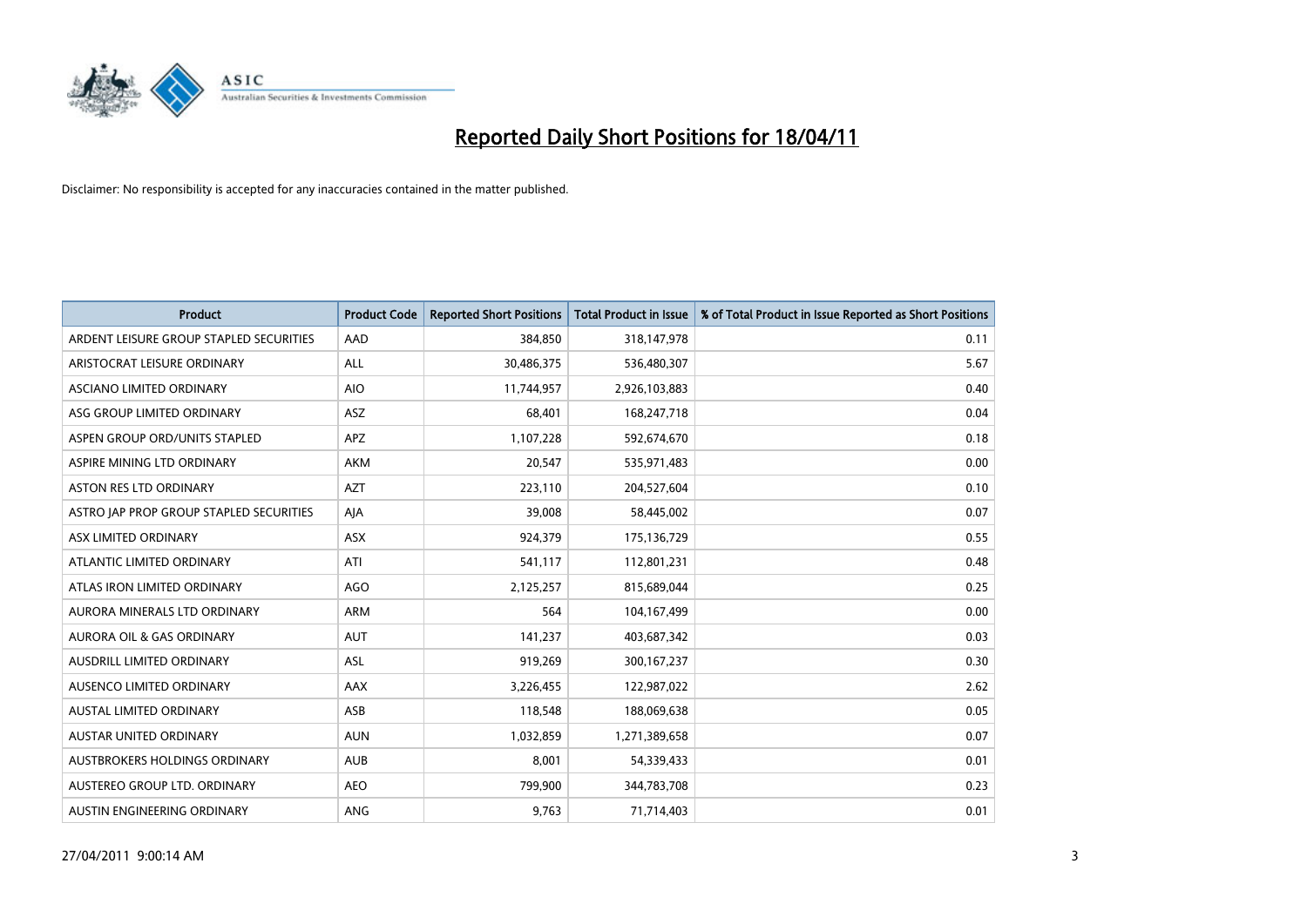

| <b>Product</b>                       | <b>Product Code</b> | <b>Reported Short Positions</b> | <b>Total Product in Issue</b> | % of Total Product in Issue Reported as Short Positions |
|--------------------------------------|---------------------|---------------------------------|-------------------------------|---------------------------------------------------------|
| <b>AUSTRALAND ASSETS ASSETS</b>      | AAZPB               | 1.168                           | 2,750,000                     | 0.04                                                    |
| AUSTRALAND PROPERTY STAPLED SECURITY | <b>ALZ</b>          | 812,751                         | 576,846,597                   | 0.12                                                    |
| AUSTRALIAN AGRICULT, ORDINARY        | AAC                 | 4,433,837                       | 264,264,459                   | 1.66                                                    |
| AUSTRALIAN EDUCATION UNITS           | <b>AEU</b>          | 625,000                         | 134,973,383                   | 0.46                                                    |
| AUSTRALIAN INFRASTR, UNITS/ORDINARY  | <b>AIX</b>          | 679,077                         | 620,733,944                   | 0.11                                                    |
| AUSTRALIAN MINES LTD ORDINARY        | <b>AUZ</b>          | 1,400,000                       | 576,910,315                   | 0.24                                                    |
| AUSTRALIAN PHARM, ORDINARY           | API                 | 1,166,888                       | 488,115,883                   | 0.23                                                    |
| AUTOMOTIVE HOLDINGS ORDINARY         | AHE                 | 227,800                         | 226,387,577                   | 0.10                                                    |
| AVEXA LIMITED ORDINARY               | <b>AVX</b>          | 243.657                         | 847,688,779                   | 0.03                                                    |
| AVIENNINGS LIMITED ORDINARY          | <b>AVI</b>          | 11,200                          | 274,588,694                   | 0.00                                                    |
| AWE LIMITED ORDINARY                 | <b>AWE</b>          | 2,127,764                       | 521,871,941                   | 0.42                                                    |
| AZUMAH RESOURCES ORDINARY            | <b>AZM</b>          | 42,586                          | 272,696,055                   | 0.02                                                    |
| <b>BANDANNA ENERGY ORDINARY</b>      | <b>BND</b>          | 114,879                         | 426,515,482                   | 0.02                                                    |
| BANK OF QUEENSLAND. ORDINARY         | <b>BOO</b>          | 2,960,317                       | 222,072,957                   | 1.31                                                    |
| <b>BANNERMAN RESOURCES ORDINARY</b>  | <b>BMN</b>          | 159,930                         | 234,435,934                   | 0.07                                                    |
| BATHURST RESOURCES ORDINARY          | <b>BTU</b>          | 5,734,469                       | 613,741,330                   | 0.93                                                    |
| BAUXITE RESOURCE LTD ORDINARY        | <b>BAU</b>          | 96,297                          | 235,379,896                   | 0.04                                                    |
| <b>BC IRON LIMITED ORDINARY</b>      | <b>BCI</b>          | 10,696                          | 94,361,000                    | 0.02                                                    |
| BEACH ENERGY LIMITED ORDINARY        | <b>BPT</b>          | 1,068,627                       | 1,099,021,290                 | 0.10                                                    |
| BEADELL RESOURCE LTD ORDINARY        | <b>BDR</b>          | 1,322,745                       | 622,147,828                   | 0.20                                                    |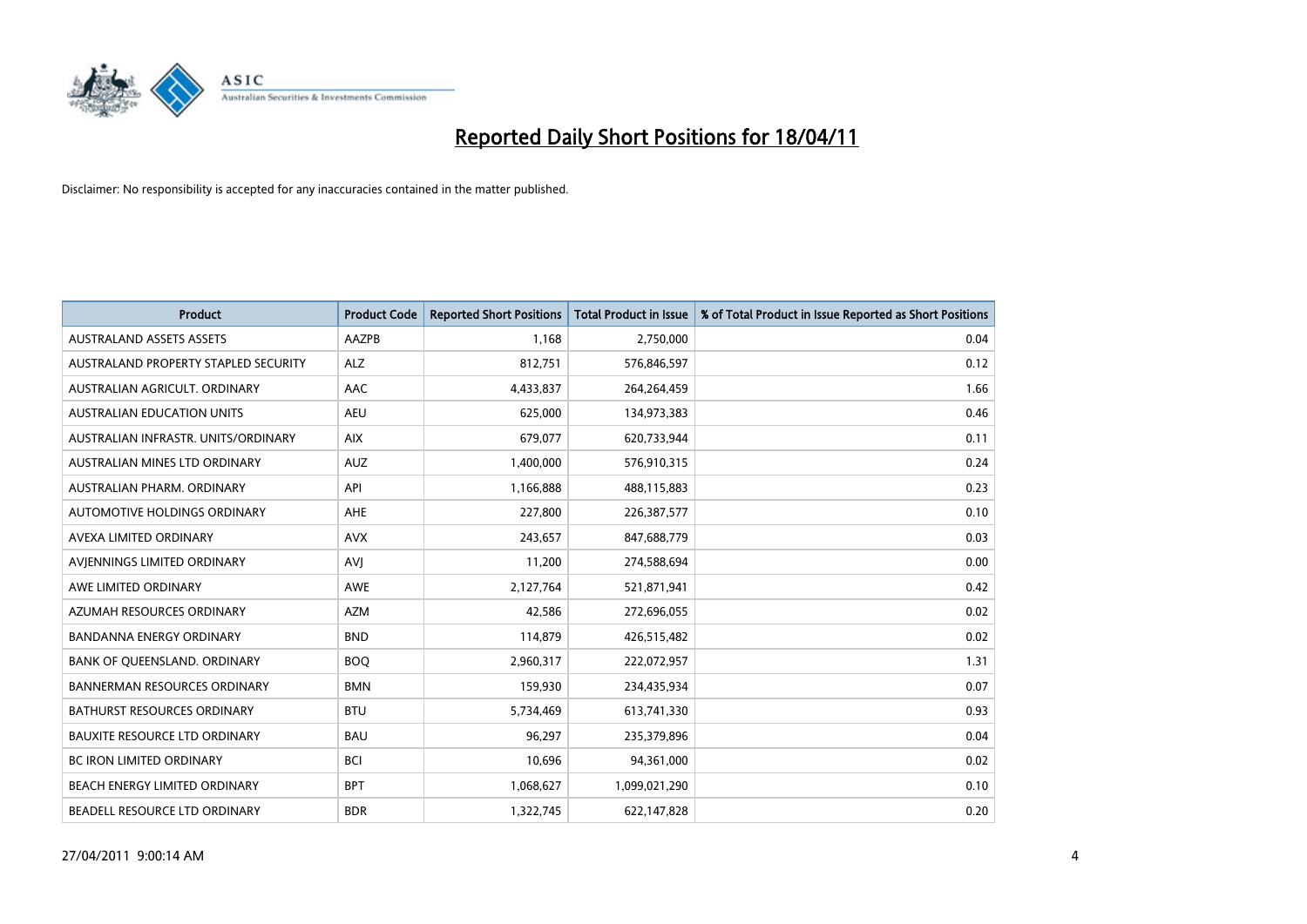

| <b>Product</b>                       | <b>Product Code</b> | <b>Reported Short Positions</b> | <b>Total Product in Issue</b> | % of Total Product in Issue Reported as Short Positions |
|--------------------------------------|---------------------|---------------------------------|-------------------------------|---------------------------------------------------------|
| BENDIGO AND ADELAIDE ORDINARY        | <b>BEN</b>          | 5,924,446                       | 360,048,771                   | 1.65                                                    |
| BERKELEY RESOURCES ORDINARY          | <b>BKY</b>          | 350,939                         | 174,298,273                   | 0.18                                                    |
| BETASHARES ASX FIN ETF UNITS         | <b>OFN</b>          | 28,500                          | 4,509,251                     | 0.63                                                    |
| BETASHARES ASX RES ETF UNITS         | <b>ORE</b>          | 198,220                         | 4,519,432                     | 4.39                                                    |
| BETASHARES US DOLLAR ETF UNITS       | <b>USD</b>          | 3,000                           | 5,253,661                     | 0.06                                                    |
| <b>BHP BILLITON LIMITED ORDINARY</b> | <b>BHP</b>          | 43,356,355                      | 3,356,081,497                 | 1.25                                                    |
| <b>BILLABONG ORDINARY</b>            | <b>BBG</b>          | 13,144,734                      | 253,613,826                   | 5.17                                                    |
| <b>BIOTA HOLDINGS ORDINARY</b>       | <b>BTA</b>          | 2,133,885                       | 181,417,556                   | 1.17                                                    |
| <b>BISALLOY STEEL ORDINARY</b>       | <b>BIS</b>          | 84,480                          | 216,455,965                   | 0.04                                                    |
| BKI INVESTMENT LTD ORDINARY          | <b>BKI</b>          | 508                             | 422,863,407                   | 0.00                                                    |
| <b>BLACKTHORN RESOURCES ORDINARY</b> | <b>BTR</b>          | 35,848                          | 106,885,300                   | 0.03                                                    |
| <b>BLUESCOPE STEEL LTD ORDINARY</b>  | <b>BSL</b>          | 31,285,406                      | 1,842,207,385                 | 1.69                                                    |
| <b>BOART LONGYEAR ORDINARY</b>       | <b>BLY</b>          | 5,725,106                       | 461,163,412                   | 1.24                                                    |
| <b>BOOM LOGISTICS ORDINARY</b>       | <b>BOL</b>          | 337,999                         | 461,500,712                   | 0.07                                                    |
| <b>BORAL LIMITED, ORDINARY</b>       | <b>BLD</b>          | 28,943,650                      | 729,925,990                   | 3.96                                                    |
| BOTSWANA METALS LTD ORDINARY         | <b>BML</b>          | 7,000                           | 143,717,013                   | 0.00                                                    |
| <b>BOW ENERGY LIMITED ORDINARY</b>   | <b>BOW</b>          | 2,674,961                       | 349,417,229                   | 0.75                                                    |
| BRADKEN LIMITED ORDINARY             | <b>BKN</b>          | 955,282                         | 142,829,226                   | 0.66                                                    |
| <b>BRAMBLES LIMITED ORDINARY</b>     | <b>BXB</b>          | 11,431,274                      | 1,479,172,764                 | 0.73                                                    |
| BREVILLE GROUP LTD ORDINARY          | <b>BRG</b>          | 2,768                           | 129,995,322                   | 0.00                                                    |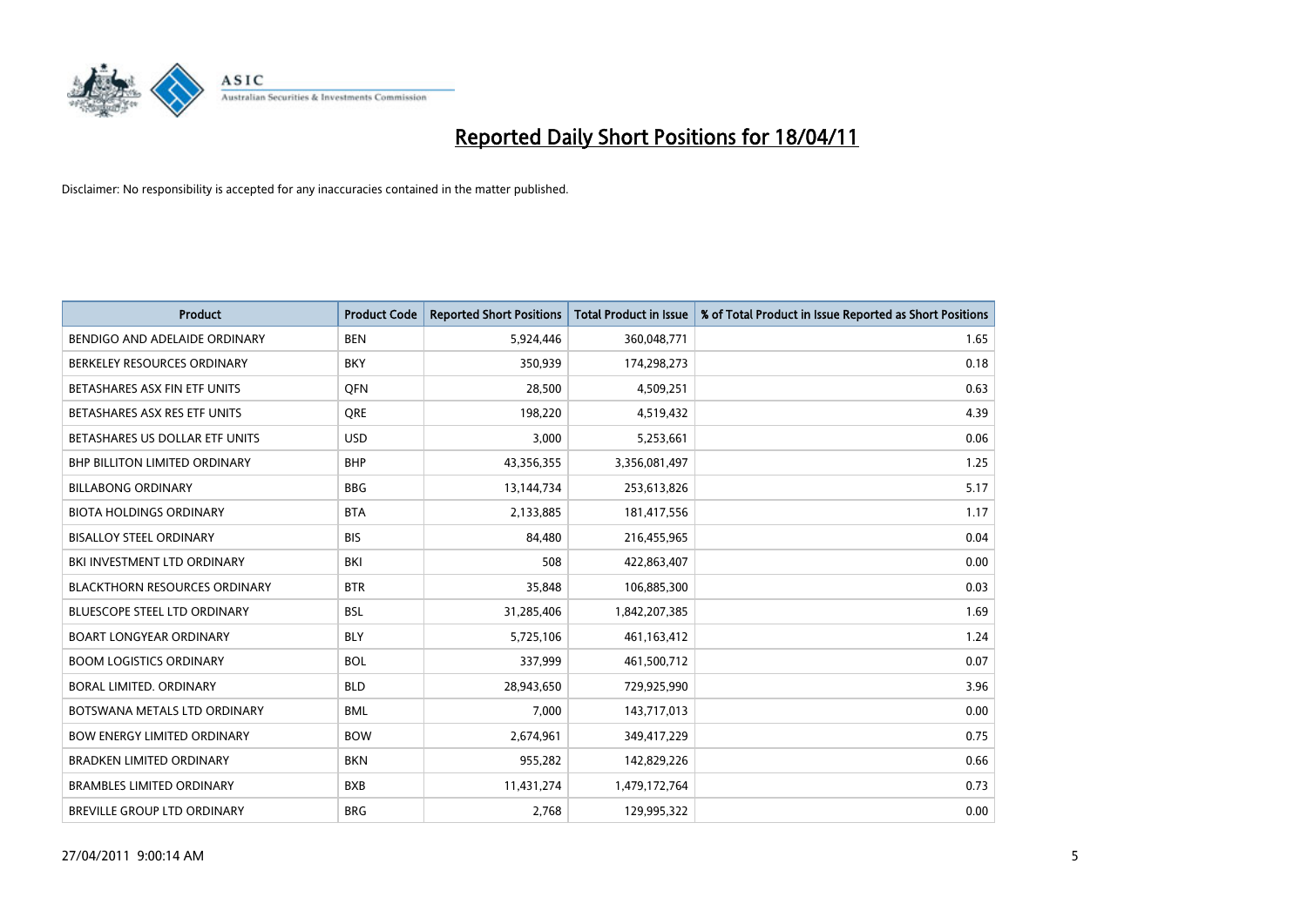

| <b>Product</b>                        | <b>Product Code</b> | <b>Reported Short Positions</b> | <b>Total Product in Issue</b> | % of Total Product in Issue Reported as Short Positions |
|---------------------------------------|---------------------|---------------------------------|-------------------------------|---------------------------------------------------------|
| <b>BRICKWORKS LIMITED ORDINARY</b>    | <b>BKW</b>          | 19,258                          | 147,567,333                   | 0.01                                                    |
| <b>BROCKMAN RESOURCES ORDINARY</b>    | <b>BRM</b>          | 72,115                          | 144,803,151                   | 0.05                                                    |
| BT INVESTMENT MNGMNT ORDINARY         | <b>BTT</b>          | 555,045                         | 160,000,000                   | 0.35                                                    |
| <b>BURU ENERGY ORDINARY</b>           | <b>BRU</b>          | 7,733,251                       | 182,780,549                   | 4.24                                                    |
| <b>BWP TRUST ORDINARY UNITS</b>       | <b>BWP</b>          | 188,762                         | 520,012,793                   | 0.03                                                    |
| CABCHARGE AUSTRALIA ORDINARY          | CAB                 | 1,061,400                       | 120,437,014                   | 0.88                                                    |
| CALTEX AUSTRALIA ORDINARY             | <b>CTX</b>          | 5,232,597                       | 270,000,000                   | 1.92                                                    |
| CAMPBELL BROTHERS ORDINARY            | <b>CPB</b>          | 138,281                         | 67,503,411                    | 0.19                                                    |
| CAPE LAMBERT RES LTD ORDINARY         | <b>CFE</b>          | 1,109,622                       | 571,849,603                   | 0.19                                                    |
| <b>CARBON ENERGY ORDINARY</b>         | <b>CNX</b>          | 726,991                         | 698,517,858                   | 0.09                                                    |
| CARDNO LIMITED ORDINARY               | CDD                 | 1,072                           | 106,840,756                   | 0.00                                                    |
| CARNARVON PETROLEUM ORDINARY          | <b>CVN</b>          | 4,225,245                       | 687,820,634                   | 0.60                                                    |
| CARNEGIE WAVE ENERGY ORDINARY         | <b>CWE</b>          | 83,000                          | 859,087,627                   | 0.01                                                    |
| <b>CARPATHIAN RESOURCES ORDINARY</b>  | <b>CPN</b>          | 75,000                          | 265,533,501                   | 0.03                                                    |
| CARPENTARIA EXP. LTD ORDINARY         | CAP                 | 9,777                           | 98,741,301                    | 0.01                                                    |
| CARSALES.COM LTD ORDINARY             | <b>CRZ</b>          | 3,084,244                       | 234,338,300                   | 1.33                                                    |
| CASH CONVERTERS ORD/DIV ACCESS        | CCV                 | 68,191                          | 379,761,025                   | 0.01                                                    |
| <b>CASPIAN OIL &amp; GAS ORDINARY</b> | <b>CIG</b>          | 50,000                          | 1,331,500,513                 | 0.00                                                    |
| CATALPA RESOURCES ORDINARY            | CAH                 | 145,893                         | 177,954,355                   | 0.08                                                    |
| CEC GROUP LIMITED ORDINARY            | <b>CEG</b>          | 1,750                           | 79,662,662                    | 0.00                                                    |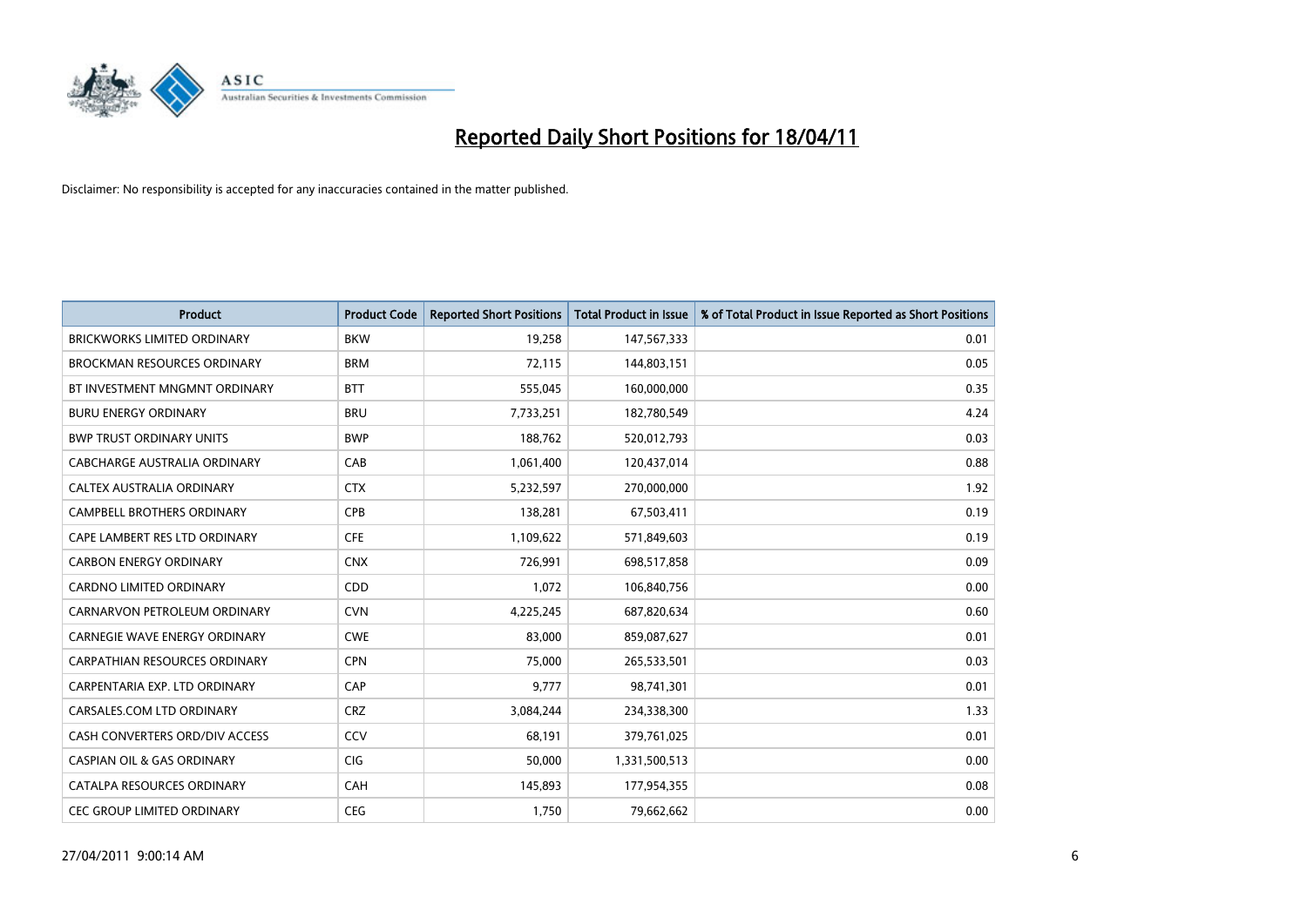

| <b>Product</b>                             | <b>Product Code</b> | <b>Reported Short Positions</b> | <b>Total Product in Issue</b> | % of Total Product in Issue Reported as Short Positions |
|--------------------------------------------|---------------------|---------------------------------|-------------------------------|---------------------------------------------------------|
| <b>CELLNET GROUP ORDINARY</b>              | <b>CLT</b>          | 1.342                           | 61,596,082                    | 0.00                                                    |
| CENTRAL PETROLEUM ORDINARY                 | <b>CTP</b>          | 415,415                         | 982,298,842                   | 0.04                                                    |
| <b>CENTRO PROPERTIES UNITS/ORD STAPLED</b> | <b>CNP</b>          | 50,344                          | 972,414,514                   | 0.00                                                    |
| CENTRO RETAIL GROUP STAPLED SECURITIES     | <b>CER</b>          | 735,247                         | 2,286,399,424                 | 0.03                                                    |
| <b>CERAMIC FUEL CELLS ORDINARY</b>         | <b>CFU</b>          | 314,573                         | 1,201,353,566                 | 0.02                                                    |
| <b>CFS RETAIL PROPERTY UNITS</b>           | <b>CFX</b>          | 31,617,074                      | 2,839,591,911                 | 1.10                                                    |
| <b>CGA MINING LIMITED ORDINARY</b>         | <b>CGX</b>          | 170,802                         | 333,265,726                   | 0.05                                                    |
| CHALLENGER DIV.PRO. STAPLED UNITS          | <b>CDI</b>          | 53.453                          | 913,426,007                   | 0.00                                                    |
| <b>CHALLENGER INFRAST, STAPLED UNITS</b>   | <b>CIF</b>          | 8,176                           | 316,223,785                   | 0.00                                                    |
| <b>CHALLENGER LIMITED ORDINARY</b>         | CGF                 | 5,438,457                       | 500,753,078                   | 1.07                                                    |
| CHANDLER MACLEOD LTD ORDINARY              | <b>CMG</b>          | 11,970                          | 463,971,344                   | 0.00                                                    |
| CHARTER HALL GROUP STAPLED US PROHIBIT.    | <b>CHC</b>          | 1,045,663                       | 306,341,814                   | 0.35                                                    |
| <b>CHARTER HALL OFFICE UNIT</b>            | COO                 | 1,244,120                       | 493,319,730                   | 0.25                                                    |
| <b>CHARTER HALL RETAIL UNITS</b>           | <b>COR</b>          | 931,394                         | 305,810,723                   | 0.29                                                    |
| CHEMGENEX PHARMACEUT ORDINARY              | <b>CXS</b>          | 3,009,809                       | 313,348,870                   | 0.96                                                    |
| CHINA YUNNAN COPPER ORDINARY               | <b>CYU</b>          | 184,695                         | 127,562,533                   | 0.14                                                    |
| CITIGOLD CORP LTD ORDINARY                 | <b>CTO</b>          | 2,059,217                       | 1,040,278,301                 | 0.20                                                    |
| CLINUVEL PHARMACEUT. ORDINARY              | <b>CUV</b>          | 4,127                           | 30,381,706                    | 0.01                                                    |
| <b>CLOUGH LIMITED ORDINARY</b>             | <b>CLO</b>          | 296,657                         | 769,801,269                   | 0.03                                                    |
| <b>COAL &amp; ALLIED ORDINARY</b>          | <b>CNA</b>          | 9,072                           | 86,584,735                    | 0.01                                                    |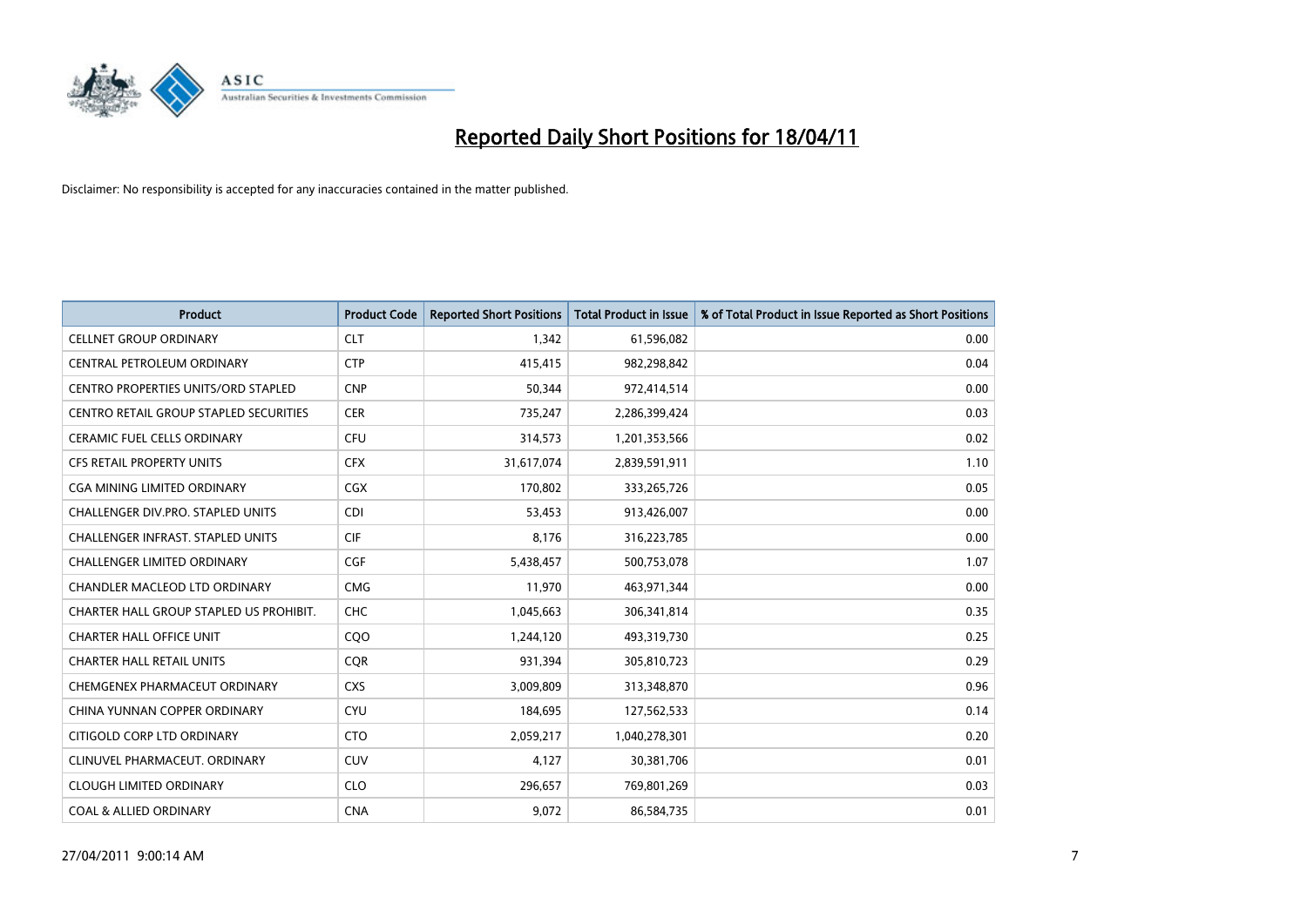

| <b>Product</b>                    | <b>Product Code</b> | <b>Reported Short Positions</b> | <b>Total Product in Issue</b> | % of Total Product in Issue Reported as Short Positions |
|-----------------------------------|---------------------|---------------------------------|-------------------------------|---------------------------------------------------------|
| COAL OF AFRICA LTD ORDINARY       | <b>CZA</b>          | 273,604                         | 531,139,661                   | 0.05                                                    |
| COALSPUR MINES LTD ORDINARY       | <b>CPL</b>          | 1,416,847                       | 491,237,867                   | 0.29                                                    |
| COCA-COLA AMATIL ORDINARY         | <b>CCL</b>          | 8,622,733                       | 757,968,046                   | 1.10                                                    |
| COCHLEAR LIMITED ORDINARY         | <b>COH</b>          | 1,566,492                       | 56,745,023                    | 2.76                                                    |
| <b>COCKATOO COAL ORDINARY</b>     | <b>COK</b>          | 3,353,313                       | 1,016,096,908                 | 0.32                                                    |
| <b>COKAL LTD ORDINARY</b>         | <b>CKA</b>          | 392,815                         | 112,083,735                   | 0.35                                                    |
| COMMONWEALTH BANK, ORDINARY       | <b>CBA</b>          | 14,699,791                      | 1,558,614,744                 | 0.91                                                    |
| COMMONWEALTH PROP ORDINARY UNITS  | <b>CPA</b>          | 15,443,037                      | 2,449,599,711                 | 0.63                                                    |
| <b>COMPASS RESOURCES ORDINARY</b> | <b>CMR</b>          | 160,952                         | 147,402,920                   | 0.11                                                    |
| <b>COMPUTERSHARE LTD ORDINARY</b> | <b>CPU</b>          | 2,567,945                       | 555,664,059                   | 0.43                                                    |
| CONNECTEAST GROUP STAPLED         | <b>CEU</b>          | 39,193,181                      | 3,940,145,951                 | 0.99                                                    |
| CONQUEST MINING ORDINARY          | CQT                 | 256,568                         | 583,241,478                   | 0.03                                                    |
| CONSOLIDATED MEDIA. ORDINARY      | <b>CMI</b>          | 3,313,031                       | 561,834,996                   | 0.59                                                    |
| <b>CONTANGO MICROCAP ORDINARY</b> | <b>CTN</b>          | 7,500                           | 145,708,783                   | 0.01                                                    |
| CONTINENTAL COAL LTD ORDINARY     | <b>CCC</b>          | 677,418                         | 1,980,616,757                 | 0.03                                                    |
| COOPER ENERGY LTD ORDINARY        | <b>COE</b>          | 89,539                          | 292,576,001                   | 0.03                                                    |
| COPPER STRIKE LTD ORDINARY        | <b>CSE</b>          | 714                             | 129,455,571                   | 0.00                                                    |
| <b>CORDLIFE LIMITED ORDINARY</b>  | CBB                 |                                 | 145,360,920                   | 0.00                                                    |
| <b>COUNT FINANCIAL ORDINARY</b>   | COU                 | 691,875                         | 262,212,976                   | 0.27                                                    |
| CRANE GROUP LIMITED ORDINARY      | <b>CRG</b>          | 1,393,478                       | 79,110,667                    | 1.76                                                    |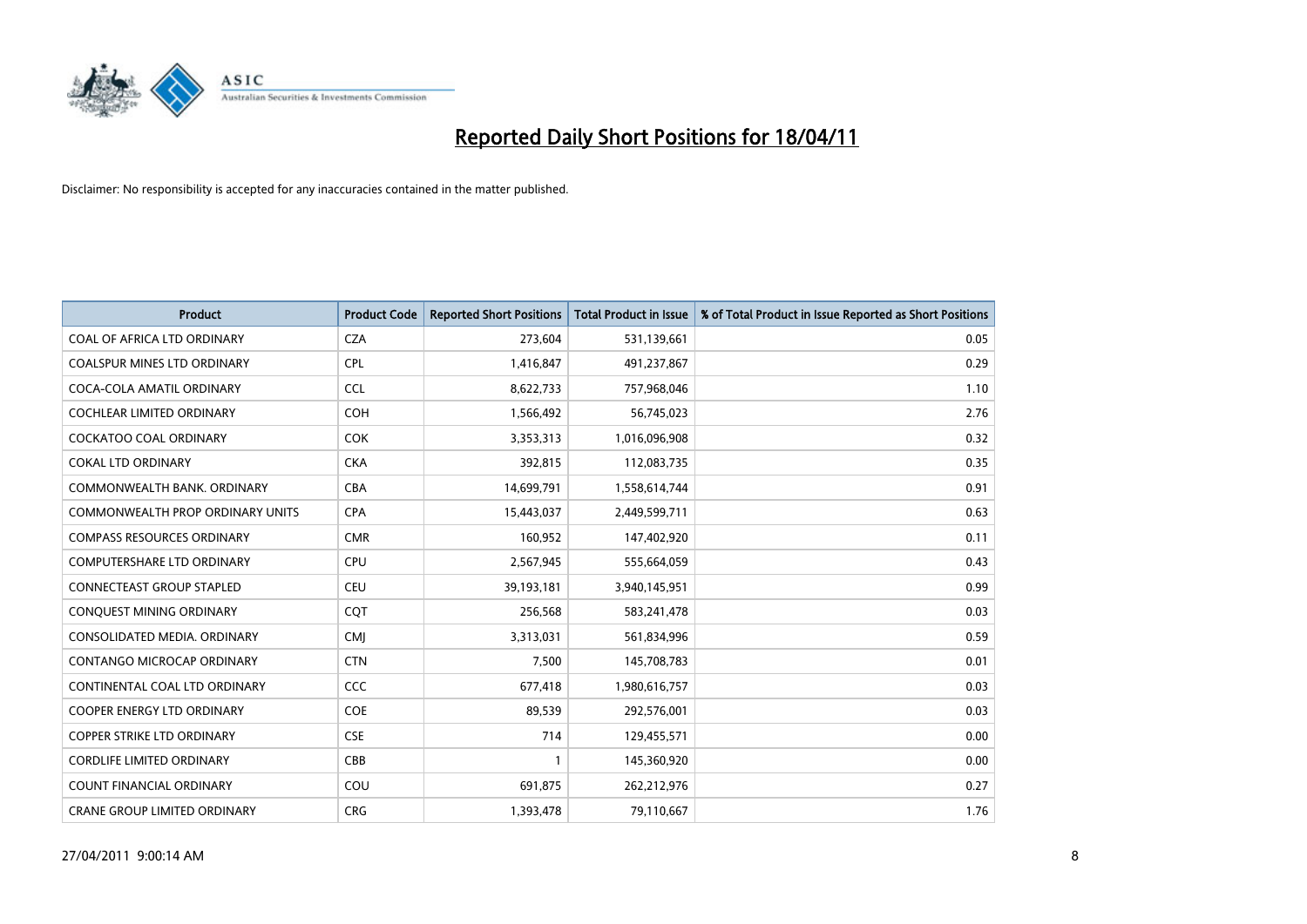

| <b>Product</b>                          | <b>Product Code</b> | <b>Reported Short Positions</b> | <b>Total Product in Issue</b> | % of Total Product in Issue Reported as Short Positions |
|-----------------------------------------|---------------------|---------------------------------|-------------------------------|---------------------------------------------------------|
| <b>CREDIT CORP GROUP ORDINARY</b>       | <b>CCP</b>          | 1,124                           | 45,210,752                    | 0.00                                                    |
| <b>CROMWELL PROP STAPLED SECURITIES</b> | <b>CMW</b>          | 94,239                          | 962,845,605                   | 0.01                                                    |
| <b>CROWN LIMITED ORDINARY</b>           | <b>CWN</b>          | 2,784,932                       | 754,131,800                   | 0.35                                                    |
| <b>CSG LIMITED ORDINARY</b>             | CSV                 | 792,846                         | 246,127,667                   | 0.31                                                    |
| <b>CSL LIMITED ORDINARY</b>             | <b>CSL</b>          | 8,760,457                       | 541,467,048                   | 1.61                                                    |
| <b>CSR LIMITED ORDINARY</b>             | <b>CSR</b>          | 11,081,413                      | 506,000,315                   | 2.18                                                    |
| <b>CUDECO LIMITED ORDINARY</b>          | CDU                 | 362,473                         | 145,512,643                   | 0.24                                                    |
| <b>CUE ENERGY RESOURCE ORDINARY</b>     | <b>CUE</b>          | 3,474                           | 694,819,718                   | 0.00                                                    |
| <b>CUSTOMERS LIMITED ORDINARY</b>       | CUS                 | 75,704                          | 134,869,357                   | 0.05                                                    |
| DART ENERGY LTD ORDINARY                | <b>DTE</b>          | 127,749                         | 587,210,672                   | 0.01                                                    |
| DATA#3 LIMITED ORDINARY                 | <b>DTL</b>          | 400                             | 15,397,495                    | 0.00                                                    |
| DAVID JONES LIMITED ORDINARY            | <b>DJS</b>          | 21,661,180                      | 514,034,694                   | 4.24                                                    |
| <b>DECMIL GROUP LIMITED ORDINARY</b>    | <b>DCG</b>          | 17,397                          | 124,204,568                   | 0.01                                                    |
| DEEP YELLOW LIMITED ORDINARY            | <b>DYL</b>          | 77,921                          | 1,127,534,458                 | 0.00                                                    |
| DEVINE LIMITED ORDINARY                 | <b>DVN</b>          | 1,000                           | 634,918,223                   | 0.00                                                    |
| DEXUS PROPERTY GROUP STAPLED UNITS      | <b>DXS</b>          | 14,196,382                      | 4,839,024,176                 | 0.29                                                    |
| DISCOVERY METALS LTD ORDINARY           | <b>DML</b>          | 591,291                         | 437,114,481                   | 0.14                                                    |
| DOWNER EDI LIMITED ORDINARY             | <b>DOW</b>          | 6,231,690                       | 429,100,296                   | 1.46                                                    |
| DRAGON MINING LTD ORDINARY              | <b>DRA</b>          | 6                               | 73,778,508                    | 0.00                                                    |
| DUET GROUP STAPLED US PROHIBIT.         | <b>DUE</b>          | 2,157,619                       | 909,692,991                   | 0.23                                                    |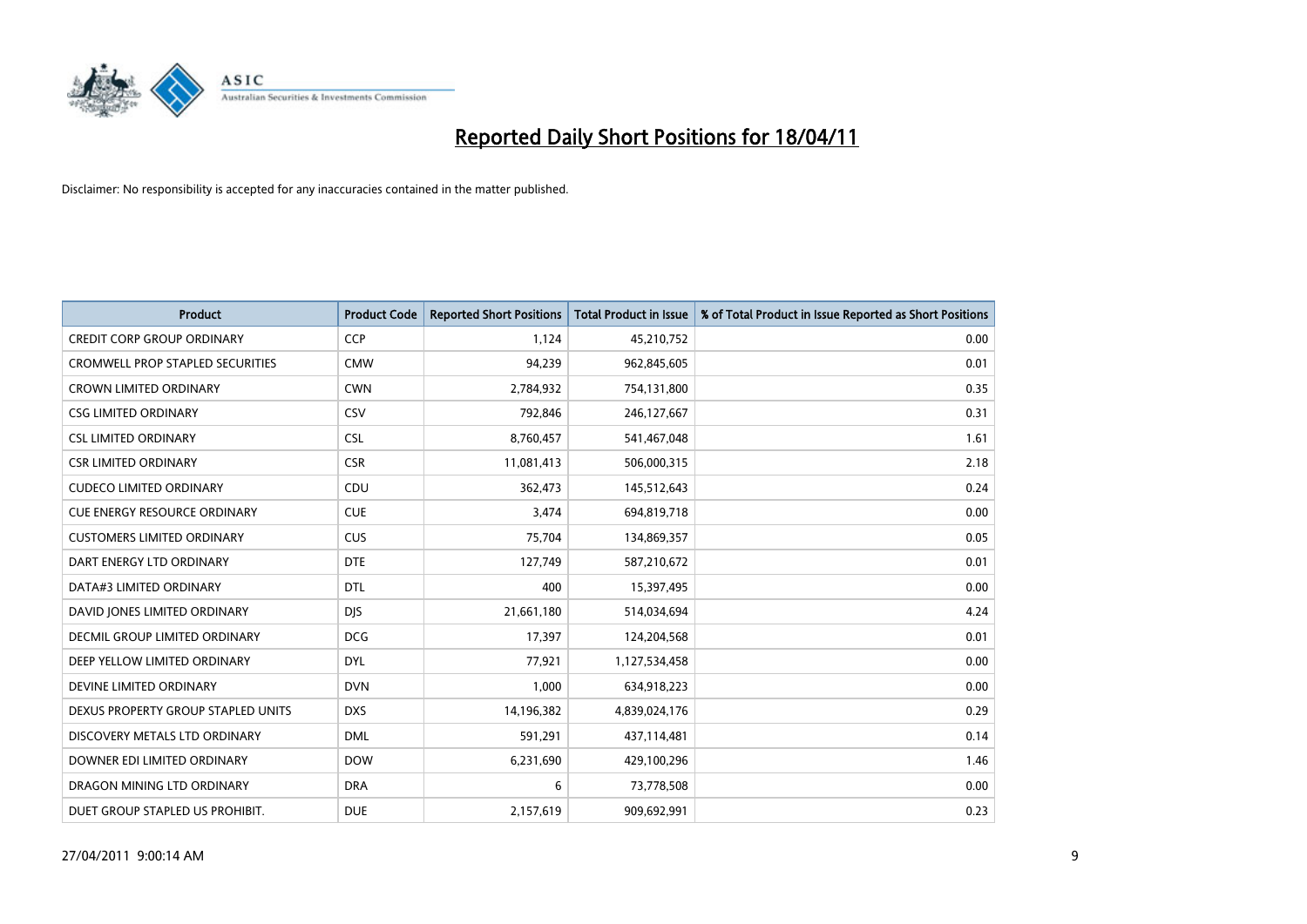

| <b>Product</b>                            | <b>Product Code</b> | <b>Reported Short Positions</b> | Total Product in Issue | % of Total Product in Issue Reported as Short Positions |
|-------------------------------------------|---------------------|---------------------------------|------------------------|---------------------------------------------------------|
| DULUXGROUP LIMITED ORDINARY               | <b>DLX</b>          | 6,030,677                       | 367,456,259            | 1.64                                                    |
| <b>EASTERN STAR GAS ORDINARY</b>          | <b>ESG</b>          | 5,707,473                       | 991,567,041            | 0.58                                                    |
| EDT RETAIL TRUST UNITS                    | <b>EDT</b>          | 117,407                         | 4,700,290,868          | 0.00                                                    |
| ELDERS LIMITED HYBRIDS                    | <b>ELDPA</b>        | 175,598                         | 1,500,000              | 11.71                                                   |
| <b>ELDERS LIMITED ORDINARY</b>            | <b>ELD</b>          | 14,328,541                      | 448,598,480            | 3.18                                                    |
| ELDORADO GOLD CORP CDI 1:1                | EAU                 | 75,732                          | 19,644,760             | 0.37                                                    |
| ELIXIR PETROLEUM LTD ORDINARY             | <b>EXR</b>          | 324.400                         | 188,988,472            | 0.17                                                    |
| <b>EMECO HOLDINGS ORDINARY</b>            | <b>EHL</b>          | 710,170                         | 631,237,586            | 0.10                                                    |
| ENERGY RESOURCES ORDINARY 'A'             | <b>ERA</b>          | 3,860,397                       | 190,737,934            | 2.00                                                    |
| <b>ENERGY WORLD CORPOR, ORDINARY</b>      | <b>EWC</b>          | 19,290,001                      | 1,561,166,672          | 1.22                                                    |
| <b>ENTEK ENERGY LTD ORDINARY</b>          | <b>ETE</b>          | 489.903                         | 330,846,405            | 0.15                                                    |
| <b>ENTELLECT LIMITED ORDINARY</b>         | <b>ESN</b>          | 464,050                         | 87,239,240             | 0.53                                                    |
| <b>ENVESTRA LIMITED ORDINARY</b>          | <b>ENV</b>          | 3,540,112                       | 1,430,398,609          | 0.25                                                    |
| EQUINOX MINERALS LTD CHESS DEPOSITARY INT | <b>EON</b>          | 2,030,386                       | 879,495,876            | 0.23                                                    |
| EUREKA ENERGY LTD ORDINARY                | <b>EKA</b>          | 772,939                         | 237,014,050            | 0.32                                                    |
| <b>EVEREST FINANCIAL ORDINARY</b>         | <b>EFG</b>          | 4.300                           | 25,143,824             | 0.02                                                    |
| <b>EXTRACT RESOURCES ORDINARY</b>         | <b>EXT</b>          | 551,433                         | 251,028,608            | 0.24                                                    |
| FAIRFAX MEDIA LTD ORDINARY                | <b>FXI</b>          | 317,007,620                     | 2,351,955,725          | 13.46                                                   |
| <b>FAR LTD ORDINARY</b>                   | <b>FAR</b>          | 20,978,124                      | 1,245,351,164          | 1.68                                                    |
| FISHER & PAYKEL APP. ORDINARY             | <b>FPA</b>          | 18,298                          | 724,235,162            | 0.00                                                    |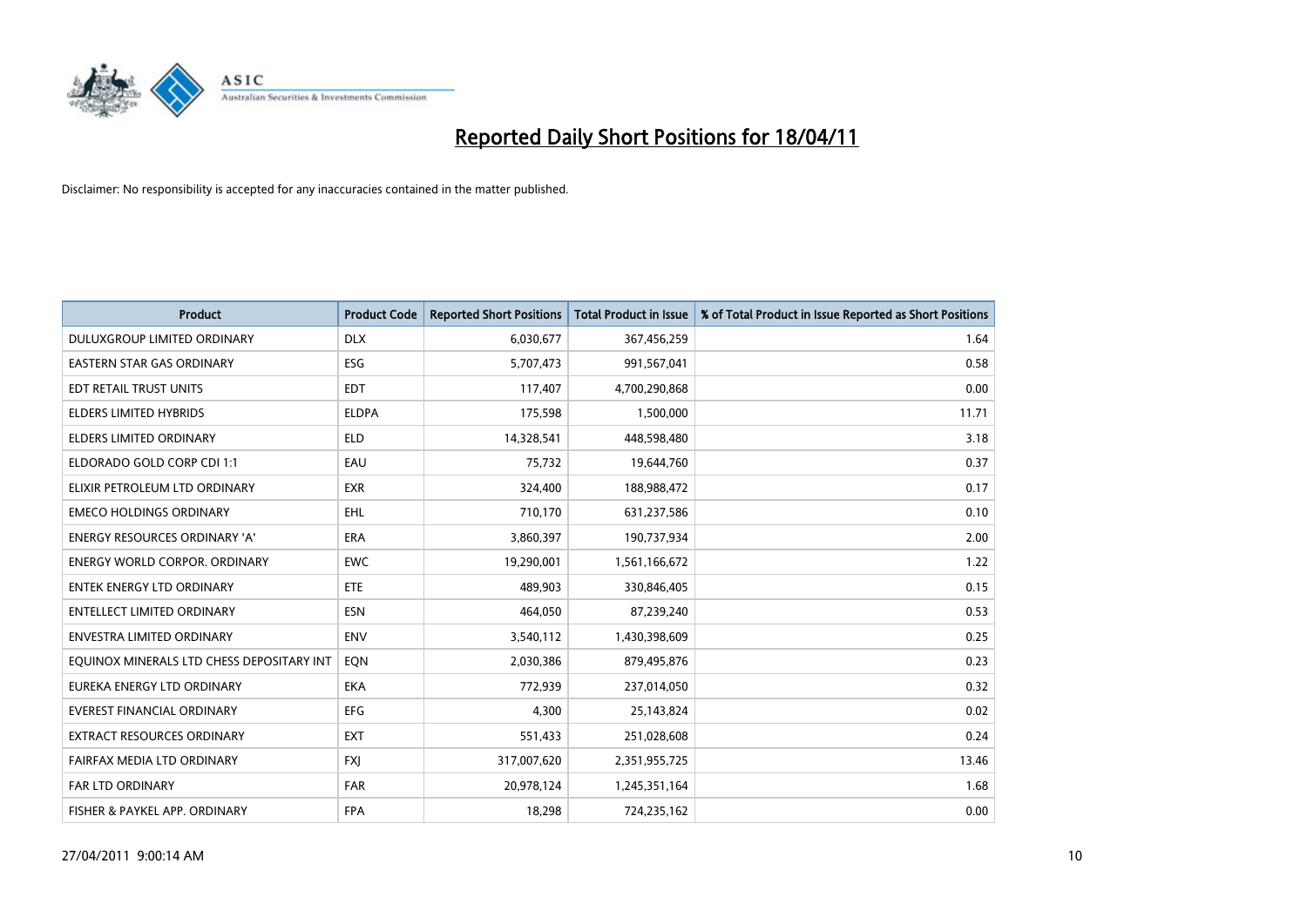

| <b>Product</b>                        | <b>Product Code</b> | <b>Reported Short Positions</b> | <b>Total Product in Issue</b> | % of Total Product in Issue Reported as Short Positions |
|---------------------------------------|---------------------|---------------------------------|-------------------------------|---------------------------------------------------------|
| FISHER & PAYKEL H. ORDINARY           | <b>FPH</b>          | 2,505,037                       | 520,473,867                   | 0.48                                                    |
| FKP PROPERTY GROUP STAPLED SECURITIES | <b>FKP</b>          | 19,530,306                      | 1,184,196,147                 | 1.67                                                    |
| FLEETWOOD CORP ORDINARY               | <b>FWD</b>          | 149,287                         | 57,820,053                    | 0.25                                                    |
| FLETCHER BUILDING ORDINARY            | <b>FBU</b>          | 4,150,718                       | 675,113,285                   | 0.61                                                    |
| FLEXIGROUP LIMITED ORDINARY           | <b>FXL</b>          | 81,320                          | 275,472,492                   | 0.03                                                    |
| <b>FLIGHT CENTRE ORDINARY</b>         | <b>FLT</b>          | 3,214,805                       | 99,932,678                    | 3.22                                                    |
| <b>FLINDERS MINES LTD ORDINARY</b>    | <b>FMS</b>          | 21,308,643                      | 1,820,634,571                 | 1.15                                                    |
| <b>FOCUS MINERALS LTD ORDINARY</b>    | <b>FML</b>          | 3,735,640                       | 2,897,410,520                 | 0.13                                                    |
| FORGE GROUP LIMITED ORDINARY          | <b>FGE</b>          | 17,791                          | 82,924,014                    | 0.01                                                    |
| FORTE ENERGY NL ORDINARY              | <b>FTE</b>          | 2,658,986                       | 669,756,735                   | 0.40                                                    |
| FORTESCUE METALS GRP ORDINARY         | <b>FMG</b>          | 15,170,862                      | 3,112,917,409                 | 0.46                                                    |
| <b>FOSTER'S GROUP ORDINARY</b>        | FGL                 | 8,971,549                       | 1,940,782,034                 | 0.44                                                    |
| FTD CORPORATION ORDINARY              | <b>FTD</b>          | 8,088                           | 36,474,593                    | 0.02                                                    |
| <b>FUNTASTIC LIMITED ORDINARY</b>     | <b>FUN</b>          | 322,528                         | 340,997,682                   | 0.09                                                    |
| <b>G.U.D. HOLDINGS ORDINARY</b>       | <b>GUD</b>          | 355,313                         | 69,089,611                    | 0.51                                                    |
| <b>GALAXY RESOURCES ORDINARY</b>      | <b>GXY</b>          | 1,383,446                       | 214,236,091                   | 0.64                                                    |
| <b>GEODYNAMICS LIMITED ORDINARY</b>   | GDY                 | 222,349                         | 335,700,525                   | 0.07                                                    |
| <b>GINDALBIE METALS LTD ORDINARY</b>  | <b>GBG</b>          | 39,340,067                      | 935,215,590                   | 4.21                                                    |
| <b>GLOBAL MINING ORDINARY</b>         | <b>GMI</b>          | 8,951                           | 191,820,968                   | 0.00                                                    |
| <b>GLOUCESTER COAL ORDINARY</b>       | GCL                 | 251,157                         | 140,447,062                   | 0.18                                                    |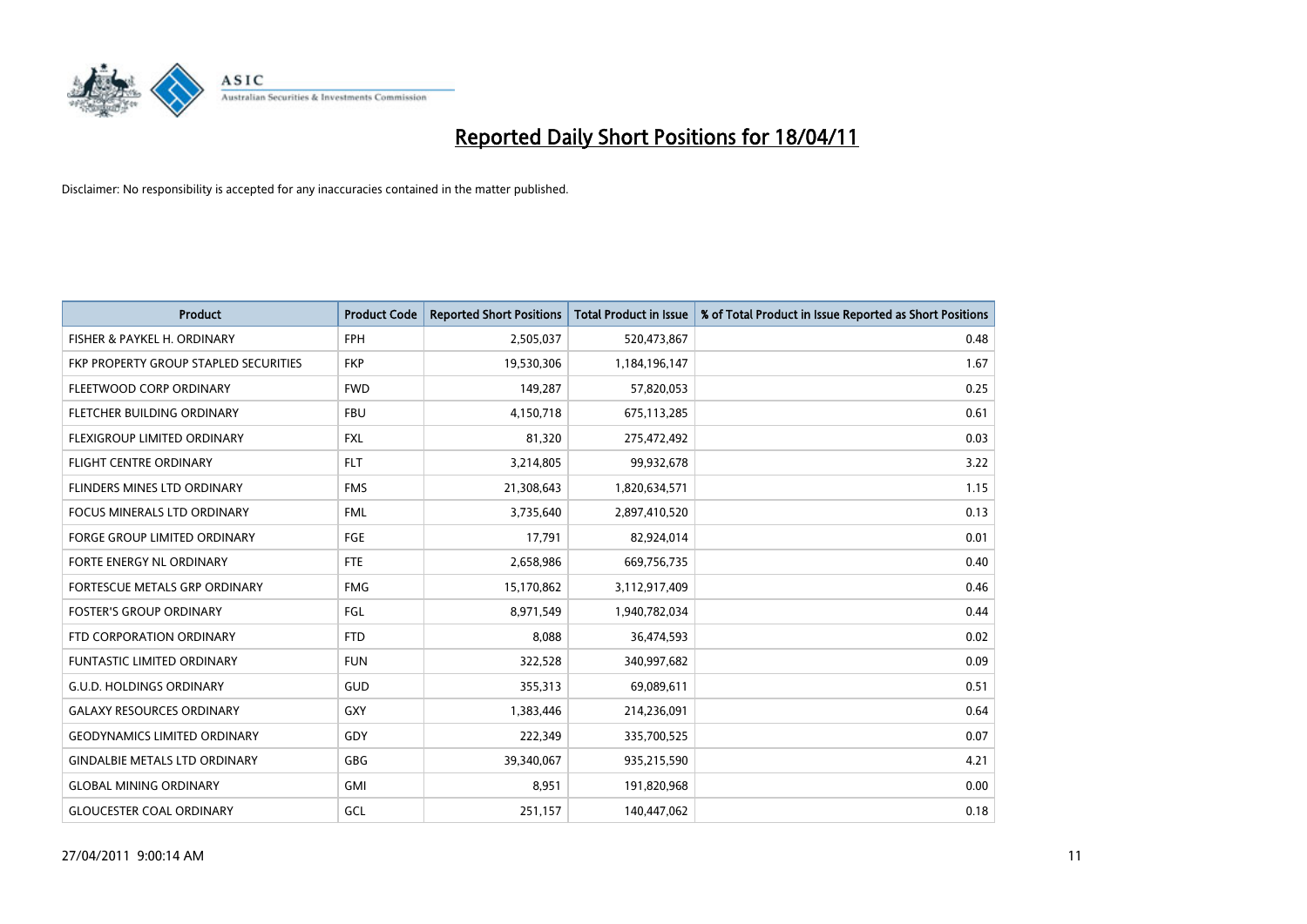

| <b>Product</b>                                   | <b>Product Code</b> | <b>Reported Short Positions</b> | <b>Total Product in Issue</b> | % of Total Product in Issue Reported as Short Positions |
|--------------------------------------------------|---------------------|---------------------------------|-------------------------------|---------------------------------------------------------|
| <b>GME RESOURCES LTD ORDINARY</b>                | <b>GME</b>          | 800                             | 302,352,750                   | 0.00                                                    |
| <b>GOLDEN RIM RESOURCES ORDINARY</b>             | <b>GMR</b>          | 60,924                          | 359,396,731                   | 0.02                                                    |
| <b>GOLDEN WEST RESOURCE ORDINARY</b>             | <b>GWR</b>          | 1,651                           | 192,082,567                   | 0.00                                                    |
| <b>GOODMAN FIELDER, ORDINARY</b>                 | <b>GFF</b>          | 39,484,415                      | 1,380,386,438                 | 2.86                                                    |
| <b>GOODMAN GROUP STAPLED US PROHIBIT.</b>        | <b>GMG</b>          | 8,759,310                       | 6,893,222,796                 | 0.11                                                    |
| <b>GPT GROUP STAPLED SEC.</b>                    | <b>GPT</b>          | 10,739,448                      | 1,855,529,431                 | 0.57                                                    |
| <b>GRAINCORP LIMITED A CLASS ORDINARY</b>        | <b>GNC</b>          | 823,572                         | 198,318,900                   | 0.40                                                    |
| <b>GRANGE RESOURCES, ORDINARY</b>                | <b>GRR</b>          | 428,010                         | 1,152,846,724                 | 0.04                                                    |
| <b>GREENCAP LIMITED ORDINARY</b>                 | GCG                 |                                 | 262,515,385                   | 0.00                                                    |
| <b>GREENLAND MIN EN LTD ORDINARY</b>             | GGG                 | 584,265                         | 318,800,265                   | 0.18                                                    |
| <b>GRYPHON MINERALS LTD ORDINARY</b>             | <b>GRY</b>          | 139,382                         | 299,572,058                   | 0.04                                                    |
| <b>GUINNESS PEAT GROUP. CHESS DEPOSITARY INT</b> | GPG                 | 580,408                         | 297,672,598                   | 0.19                                                    |
| <b>GUNNS LIMITED ORDINARY</b>                    | <b>GNS</b>          | 35,138,907                      | 848,401,559                   | 4.14                                                    |
| <b>GWA GROUP LTD ORDINARY</b>                    | <b>GWA</b>          | 6,998,014                       | 301,525,014                   | 2.33                                                    |
| HARVEY NORMAN ORDINARY                           | <b>HVN</b>          | 42,844,483                      | 1,062,316,784                 | 4.02                                                    |
| HASTIE GROUP LIMITED ORDINARY                    | <b>HST</b>          | 940,862                         | 239,781,419                   | 0.39                                                    |
| HASTINGS DIVERSIFIED STAPLED SECURITY            | <b>HDF</b>          | 859,058                         | 529,187,294                   | 0.14                                                    |
| <b>HEARTWARE INT INC CDI 35:1</b>                | <b>HIN</b>          | 272,008                         | 48,598,550                    | 0.56                                                    |
| <b>HENDERSON GROUP CDI 1:1</b>                   | <b>HGG</b>          | 18,397,950                      | 559,724,269                   | 3.28                                                    |
| HEA HOLDINGS LIMITED ORDINARY                    | <b>HFA</b>          | 446.362                         | 117,332,831                   | 0.37                                                    |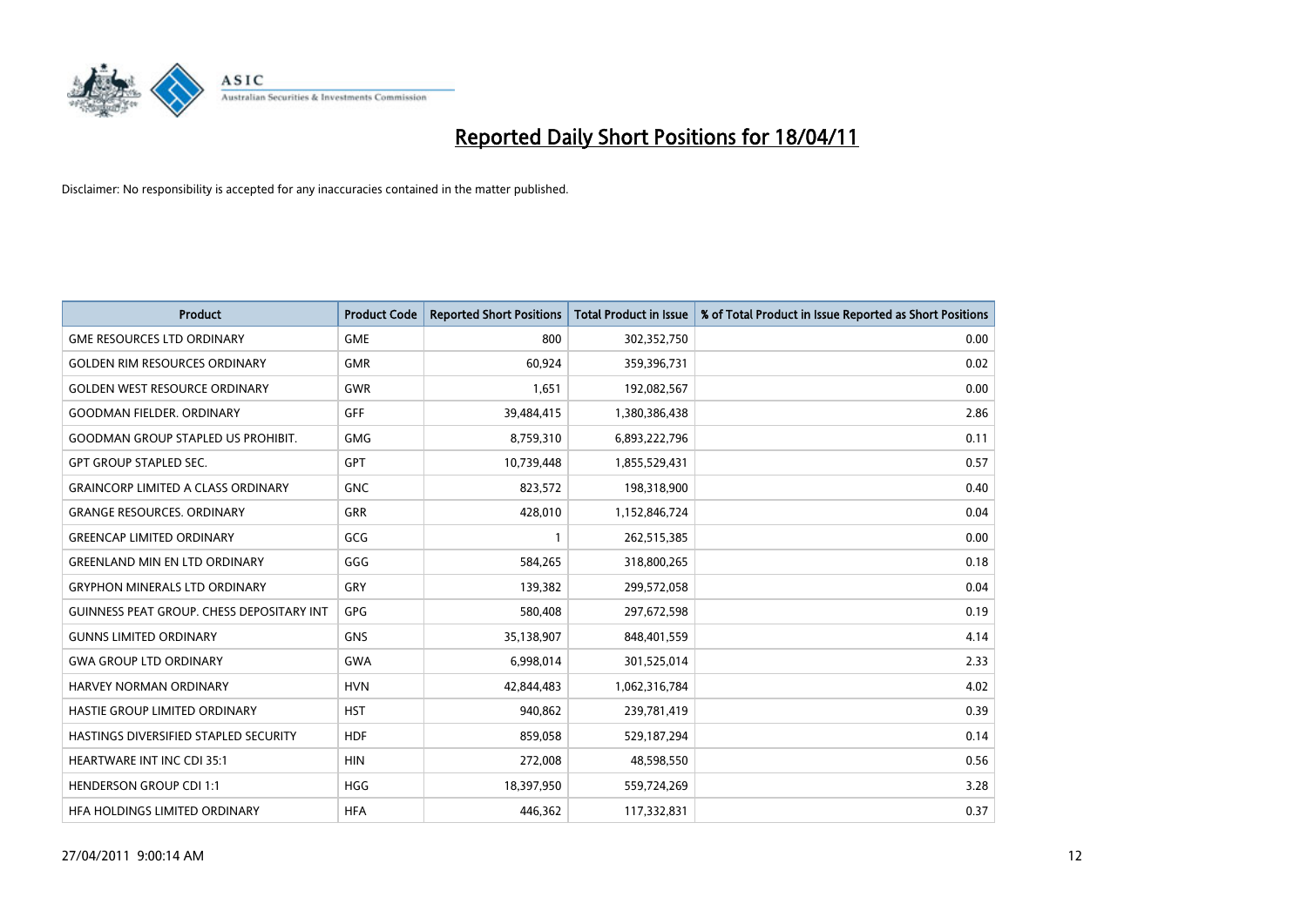

| <b>Product</b>                       | <b>Product Code</b> | <b>Reported Short Positions</b> | Total Product in Issue | % of Total Product in Issue Reported as Short Positions |
|--------------------------------------|---------------------|---------------------------------|------------------------|---------------------------------------------------------|
| <b>HIGHLANDS PACIFIC ORDINARY</b>    | <b>HIG</b>          | 2,597,230                       | 686,082,148            | 0.38                                                    |
| HILLGROVE RES LTD ORDINARY           | <b>HGO</b>          | 645,780                         | 793,698,575            | 0.08                                                    |
| HILLS HOLDINGS LTD ORDINARY          | <b>HIL</b>          | 2,232,573                       | 249,139,016            | 0.90                                                    |
| HORIZON OIL LIMITED ORDINARY         | <b>HZN</b>          | 2,673,787                       | 1,130,811,515          | 0.23                                                    |
| HUNNU COAL LIMITED ORDINARY          | <b>HUN</b>          | 30.867                          | 212,565,002            | 0.01                                                    |
| <b>ICON ENERGY LIMITED ORDINARY</b>  | <b>ICN</b>          | 190,571                         | 469,301,394            | 0.04                                                    |
| <b>IINET LIMITED ORDINARY</b>        | <b>IIN</b>          | 1,063,012                       | 152,160,119            | 0.69                                                    |
| <b>ILUKA RESOURCES ORDINARY</b>      | ILU                 | 2,101,598                       | 418,700,517            | 0.48                                                    |
| <b>IMDEX LIMITED ORDINARY</b>        | <b>IMD</b>          | 22,896                          | 199,414,165            | 0.00                                                    |
| IMF (AUSTRALIA) LTD ORDINARY         | <b>IMF</b>          | 337,694                         | 123,828,193            | 0.27                                                    |
| <b>IMX RESOURCES LTD ORDINARY</b>    | <b>IXR</b>          | 20.000                          | 262,612,803            | 0.01                                                    |
| <b>INCITEC PIVOT ORDINARY</b>        | <b>IPL</b>          | 4,247,912                       | 1,628,730,107          | 0.24                                                    |
| <b>INDAGO RESOURCES LTD ORDINARY</b> | <b>IDG</b>          | 8.179                           | 6,209,784              | 0.13                                                    |
| <b>INDEPENDENCE GROUP ORDINARY</b>   | <b>IGO</b>          | 1,173,884                       | 186,705,521            | 0.64                                                    |
| <b>INDO MINES LIMITED ORDINARY</b>   | <b>IDO</b>          | 23,623                          | 211,100,795            | 0.01                                                    |
| <b>INDOPHIL RESOURCES ORDINARY</b>   | <b>IRN</b>          | 455,962                         | 471,445,763            | 0.09                                                    |
| <b>INDUSTREA LIMITED ORDINARY</b>    | <b>IDL</b>          | 1,678,473                       | 364,524,797            | 0.45                                                    |
| INFIGEN ENERGY STAPLED SECURITIES    | <b>IFN</b>          | 1,916,348                       | 762,265,972            | 0.26                                                    |
| ING RE COM GROUP STAPLED SECURITIES  | <b>ILF</b>          | 9,075                           | 441,029,194            | 0.00                                                    |
| INSURANCE AUSTRALIA ORDINARY         | IAG                 | 9.990.022                       | 2,079,034,021          | 0.49                                                    |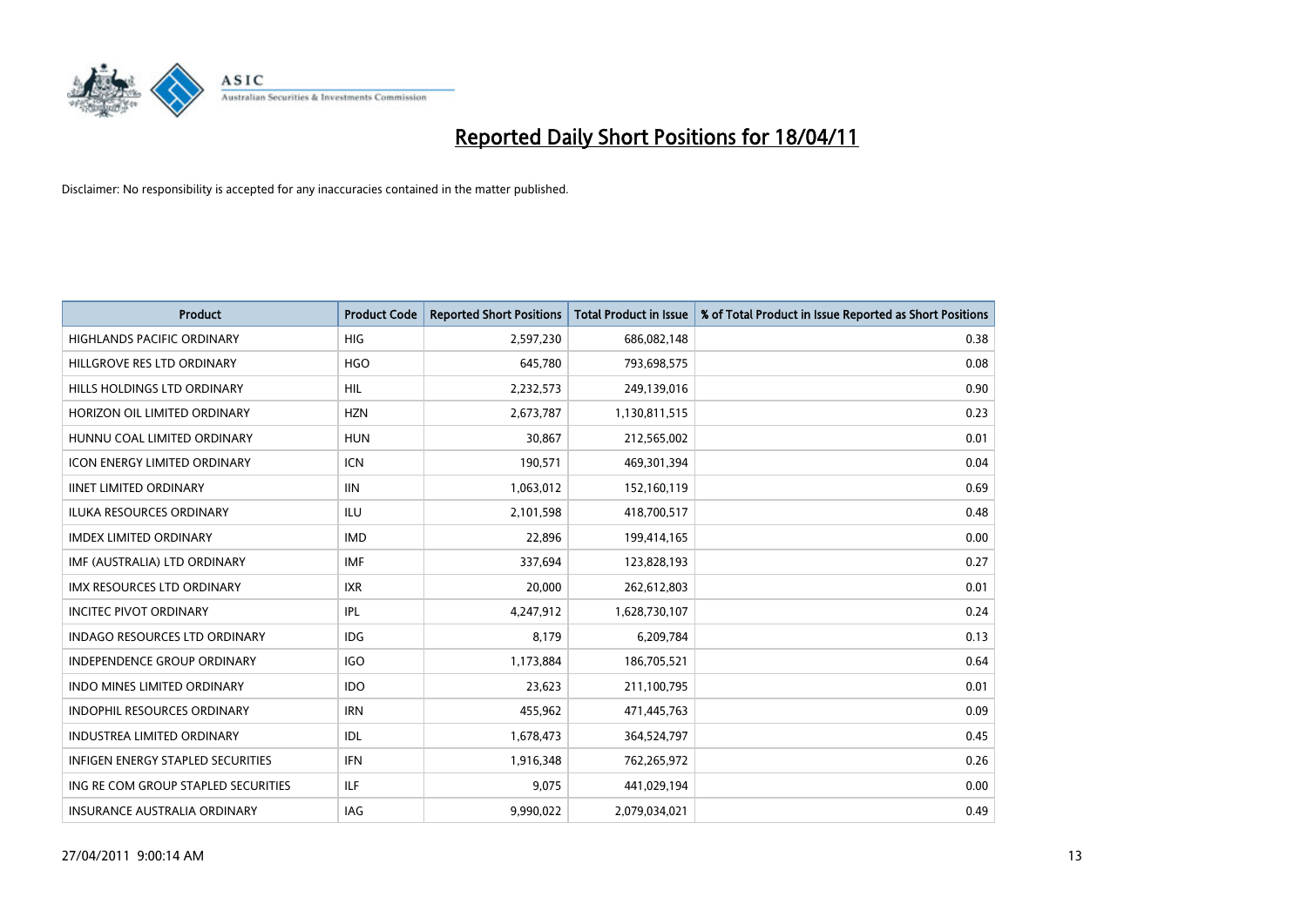

| <b>Product</b>                                  | <b>Product Code</b> | <b>Reported Short Positions</b> | Total Product in Issue | % of Total Product in Issue Reported as Short Positions |
|-------------------------------------------------|---------------------|---------------------------------|------------------------|---------------------------------------------------------|
| INT GOLDFIELDS LTD ORDINARY                     | <b>IGS</b>          | 12,197,682                      | 500,440,386            | 2.44                                                    |
| INTEGRA MINING LTD. ORDINARY                    | <b>IGR</b>          | 5,239,268                       | 841,525,727            | 0.61                                                    |
| <b>INTREPID MINES ORDINARY</b>                  | <b>IAU</b>          | 1,772,743                       | 520,526,752            | 0.33                                                    |
| <b>INVESTA OFFICE FUND STAPLED SECURITIES</b>   | <b>IOF</b>          | 12,476,623                      | 2,729,071,212          | 0.44                                                    |
| <b>INVOCARE LIMITED ORDINARY</b>                | <b>IVC</b>          | 727,786                         | 102,421,288            | 0.70                                                    |
| ION LIMITED ORDINARY                            | <b>ION</b>          | 164,453                         | 256,365,105            | 0.06                                                    |
| <b>IOOF HOLDINGS LTD ORDINARY</b>               | <b>IFL</b>          | 916,556                         | 229,794,395            | 0.39                                                    |
| <b>IRESS MARKET TECH. ORDINARY</b>              | <b>IRE</b>          | 2,173,202                       | 126,018,142            | 1.72                                                    |
| <b>IRON ORE HOLDINGS ORDINARY</b>               | <b>IOH</b>          | 74,818                          | 138,879,674            | 0.05                                                    |
| ISHARES MSCI AUS 200 ISHARES MSCI AUS 200       | <b>IOZ</b>          | 1,780                           | 1,950,015              | 0.09                                                    |
| ISHARES S&P HIGH DIV ISHARES S&P HIGH DIV       | <b>IHD</b>          | 4,208                           | 1,700,055              | 0.25                                                    |
| <b>ISHARES SMALL ORDS ISHARES SMALL ORDS</b>    | <b>ISO</b>          | 106,011                         | 5,700,000              | 1.86                                                    |
| <b>ISOFT GROUP LIMITED ORDINARY</b>             | <b>ISF</b>          | 4,384,457                       | 1,070,595,874          | 0.41                                                    |
| <b>IVANHOE AUSTRALIA ORDINARY</b>               | <b>IVA</b>          | 647,819                         | 418,467,053            | 0.16                                                    |
| <b>JABIRU METALS LTD ORDINARY</b>               | <b>JML</b>          | 92,499                          | 558,654,366            | 0.01                                                    |
| <b>JAMES HARDIE INDUST CHESS DEPOSITARY INT</b> | <b>IHX</b>          | 15,943,842                      | 436,386,587            | 3.61                                                    |
| <b>JAMESON RESOURCES ORDINARY</b>               | <b>JAL</b>          | 1,600,000                       | 95,828,865             | 1.67                                                    |
| <b>JB HI-FI LIMITED ORDINARY</b>                | <b>IBH</b>          | 9,060,878                       | 109,340,772            | 8.26                                                    |
| <b>IUPITER ENERGY ORDINARY</b>                  | <b>IPR</b>          | 1,015,159                       | 1,511,434,681          | 0.07                                                    |
| <b>IUPITER MINES ORDINARY</b>                   | <b>IMS</b>          | 42.561                          | 1,486,756,465          | 0.00                                                    |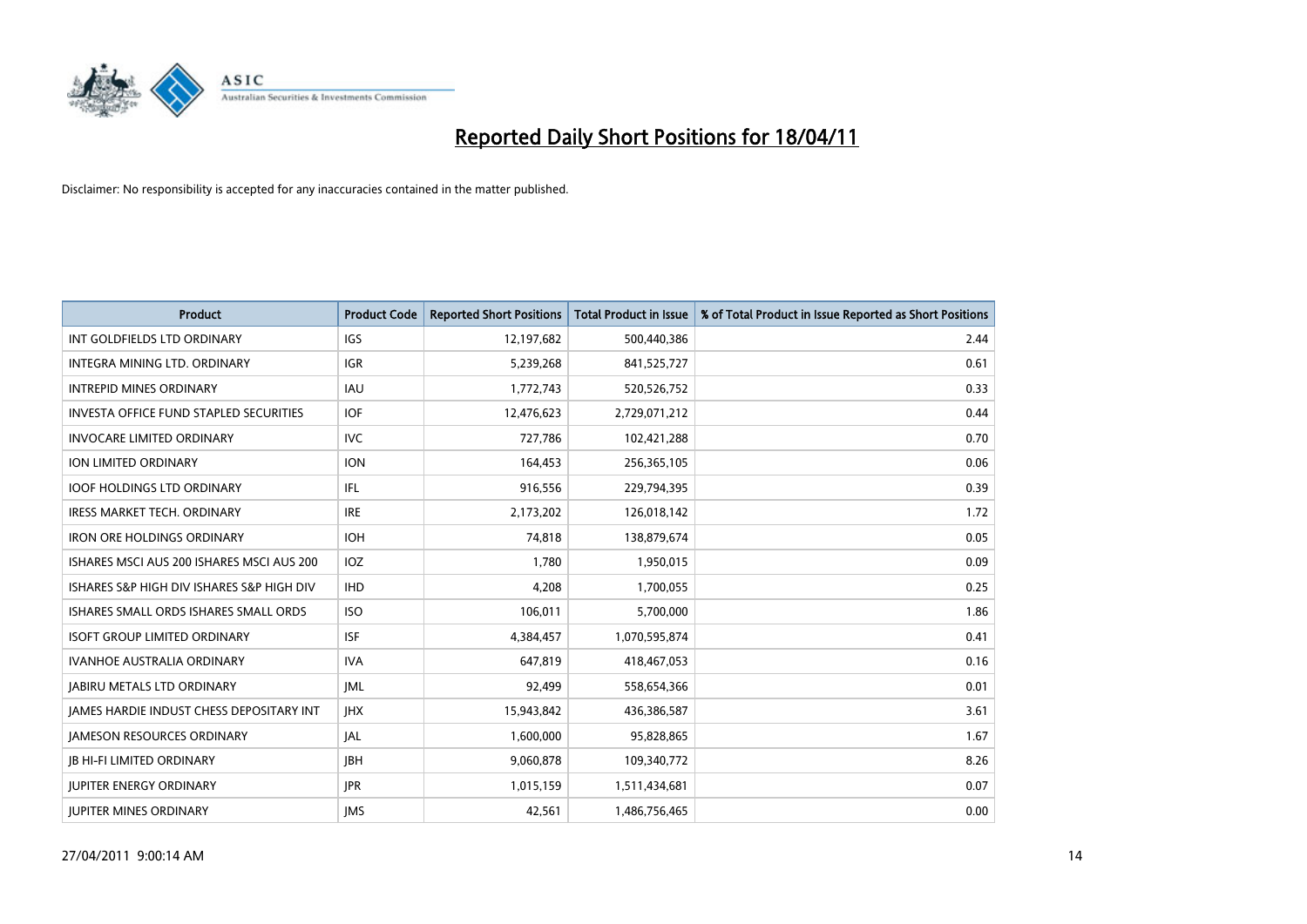

| <b>Product</b>                        | <b>Product Code</b> | <b>Reported Short Positions</b> | Total Product in Issue | % of Total Product in Issue Reported as Short Positions |
|---------------------------------------|---------------------|---------------------------------|------------------------|---------------------------------------------------------|
| KAGARA LTD ORDINARY                   | KZL                 | 5,235,800                       | 708,583,835            | 0.73                                                    |
| KANGAROO RES LTD ORDINARY             | <b>KRL</b>          | 600.000                         | 1,129,430,012          | 0.05                                                    |
| KAROON GAS AUSTRALIA ORDINARY         | <b>KAR</b>          | 1,059,799                       | 221,110,769            | 0.47                                                    |
| KASBAH RESOURCES ORDINARY             | KAS                 | 116,667                         | 364,262,596            | 0.03                                                    |
| KATHMANDU HOLD LTD ORDINARY           | <b>KMD</b>          | 925,651                         | 200,000,000            | 0.45                                                    |
| <b>KEYBRIDGE CAPITAL ORDINARY</b>     | <b>KBC</b>          | 5,999                           | 172,070,564            | 0.00                                                    |
| KIMBERLEY METALS LTD ORDINARY         | <b>KBL</b>          | 1.821                           | 161,976,319            | 0.00                                                    |
| KINGSGATE CONSOLID, ORDINARY          | <b>KCN</b>          | 686,399                         | 135,221,250            | 0.50                                                    |
| KINGSROSE MINING LTD ORDINARY         | <b>KRM</b>          | 396,601                         | 256,865,347            | 0.15                                                    |
| LEIGHTON HOLDINGS ORDINARY            | LEI                 | 6,668,011                       | 302,831,299            | 2.19                                                    |
| LEND LEASE GROUP UNIT/ORD STAPLED     | LLC                 | 2,047,871                       | 570,915,669            | 0.34                                                    |
| LINC ENERGY LTD ORDINARY              | <b>LNC</b>          | 5,718,912                       | 503,418,900            | 1.13                                                    |
| LIQUEFIED NATURAL ORDINARY            | LNG                 | 267.190                         | 214,099,015            | 0.12                                                    |
| LYNAS CORPORATION ORDINARY            | <b>LYC</b>          | 25,062,445                      | 1,690,319,142          | 1.47                                                    |
| M2 TELECOMMUNICATION ORDINARY         | <b>MTU</b>          | 7,867                           | 123,158,336            | 0.01                                                    |
| <b>MACA LIMITED ORDINARY</b>          | <b>MLD</b>          | 7,500                           | 150,000,000            | 0.01                                                    |
| MACARTHUR COAL ORDINARY               | <b>MCC</b>          | 3,413,933                       | 302,092,343            | 1.10                                                    |
| MACMAHON HOLDINGS ORDINARY            | <b>MAH</b>          | 5,587,552                       | 733,711,705            | 0.75                                                    |
| MACO ATLAS ROADS GRP ORDINARY STAPLED | <b>MOA</b>          | 4,504,367                       | 452,345,907            | 0.99                                                    |
| MACQUARIE GROUP LTD ORDINARY          | <b>MOG</b>          | 2,569,573                       | 346,814,961            | 0.73                                                    |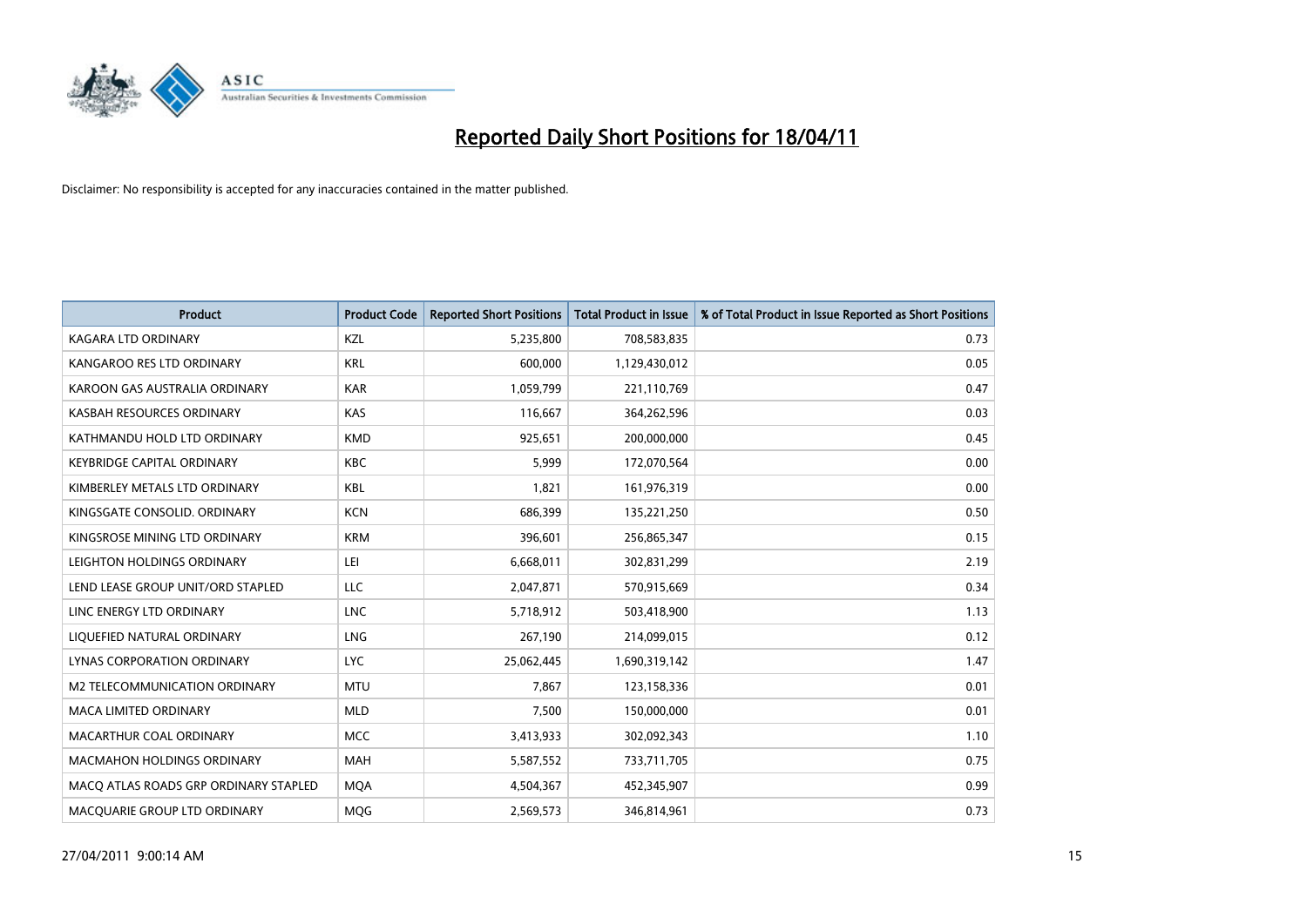

| <b>Product</b>                       | <b>Product Code</b> | <b>Reported Short Positions</b> | <b>Total Product in Issue</b> | % of Total Product in Issue Reported as Short Positions |
|--------------------------------------|---------------------|---------------------------------|-------------------------------|---------------------------------------------------------|
| MAGMA METALS LTD. ORDINARY           | <b>MMW</b>          | 501,890                         | 195,610,923                   | 0.26                                                    |
| MANTRA RESOURCES ORDINARY            | <b>MRU</b>          | 171,926                         | 135,326,194                   | 0.13                                                    |
| MAP GROUP STAPLED US PROHIBIT.       | <b>MAP</b>          | 3,891,002                       | 1,861,210,782                 | 0.21                                                    |
| MARYBOROUGH SUGAR ORDINARY           | <b>MSF</b>          | 21,528                          | 69,165,378                    | 0.03                                                    |
| <b>MATRIX C &amp; E LTD ORDINARY</b> | <b>MCE</b>          | 2,306                           | 76,514,098                    | 0.00                                                    |
| MCMILLAN SHAKESPEARE ORDINARY        | <b>MMS</b>          | 53,769                          | 68,067,560                    | 0.07                                                    |
| MCPHERSON'S LTD ORDINARY             | <b>MCP</b>          | 17,357                          | 72,401,758                    | 0.02                                                    |
| MEDUSA MINING LTD ORDINARY           | <b>MML</b>          | 1,150,939                       | 188,233,911                   | 0.62                                                    |
| MELBOURNE IT LIMITED ORDINARY        | <b>MLB</b>          | 136,142                         | 80,043,955                    | 0.17                                                    |
| MEO AUSTRALIA LTD ORDINARY           | <b>MEO</b>          | 4,852,229                       | 539,913,260                   | 0.89                                                    |
| MERMAID MARINE ORDINARY              | <b>MRM</b>          | 1,163,248                       | 215,066,086                   | 0.53                                                    |
| MESOBLAST LIMITED ORDINARY           | <b>MSB</b>          | 1,590,258                       | 279,733,562                   | 0.58                                                    |
| METALS X LIMITED ORDINARY            | <b>MLX</b>          | 4,255,490                       | 1,365,661,782                 | 0.32                                                    |
| METCASH LIMITED ORDINARY             | <b>MTS</b>          | 17,064,402                      | 768,815,314                   | 2.22                                                    |
| METGASCO LIMITED ORDINARY            | <b>MEL</b>          | 235,435                         | 252,460,972                   | 0.09                                                    |
| METMINCO LIMITED ORDINARY            | <b>MNC</b>          | 95,298                          | 1,231,269,510                 | 0.00                                                    |
| MHM METALS LIMITED ORDINARY          | <b>MHM</b>          | 42,275                          | 101,381,910                   | 0.04                                                    |
| MICLYN EXP OFFSHR ORDINARY           | <b>MIO</b>          | 303,422                         | 274,618,684                   | 0.11                                                    |
| MINARA RESOURCES ORDINARY            | <b>MRE</b>          | 6,019,565                       | 1,169,424,487                 | 0.50                                                    |
| MINCOR RESOURCES NL ORDINARY         | <b>MCR</b>          | 545,718                         | 200,608,804                   | 0.26                                                    |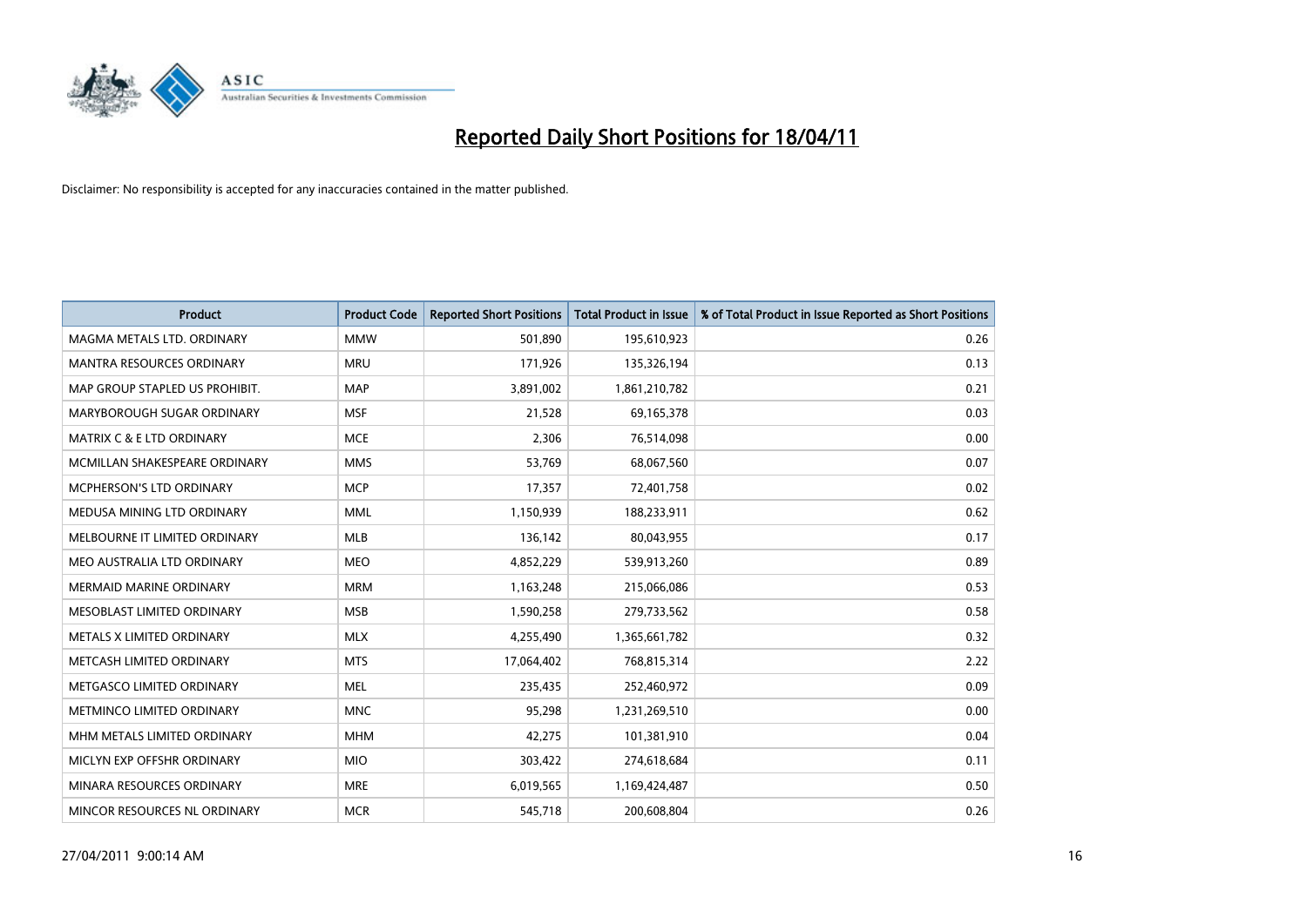

| <b>Product</b>                       | <b>Product Code</b> | <b>Reported Short Positions</b> | <b>Total Product in Issue</b> | % of Total Product in Issue Reported as Short Positions |
|--------------------------------------|---------------------|---------------------------------|-------------------------------|---------------------------------------------------------|
| MINEMAKERS LIMITED ORDINARY          | <b>MAK</b>          | 71,627                          | 227,003,950                   | 0.03                                                    |
| MINERAL DEPOSITS ORDINARY            | <b>MDL</b>          | 258,671                         | 60,768,582                    | 0.41                                                    |
| MINERAL RESOURCES, ORDINARY          | <b>MIN</b>          | 438,796                         | 169,103,017                   | 0.25                                                    |
| MIRABELA NICKEL LTD ORDINARY         | <b>MBN</b>          | 10,403,087                      | 491,561,237                   | 2.09                                                    |
| MIRVAC GROUP STAPLED SECURITIES      | <b>MGR</b>          | 14,089,742                      | 3,416,924,188                 | 0.40                                                    |
| MOLOPO ENERGY LTD ORDINARY           | <b>MPO</b>          | 1,895,361                       | 250,972,584                   | 0.75                                                    |
| MOLY MINES LIMITED ORDINARY          | <b>MOL</b>          | 20.243                          | 365,893,989                   | 0.01                                                    |
| MONADELPHOUS GROUP ORDINARY          | <b>MND</b>          | 383,453                         | 87,576,827                    | 0.44                                                    |
| MORTGAGE CHOICE LTD ORDINARY         | <b>MOC</b>          | 163                             | 119,948,255                   | 0.00                                                    |
| <b>MOUNT GIBSON IRON ORDINARY</b>    | MGX                 | 5,429,958                       | 1,082,570,693                 | 0.47                                                    |
| MULTIPLEX SITES SITES                | <b>MXUPA</b>        | 36                              | 4,500,000                     | 0.00                                                    |
| <b>MURCHISON METALS LTD ORDINARY</b> | <b>MMX</b>          | 11,325,599                      | 435,884,268                   | 2.60                                                    |
| MUTINY GOLD LIMITED ORDINARY         | <b>MYG</b>          | 500.000                         | 290,220,306                   | 0.17                                                    |
| MYER HOLDINGS LTD ORDINARY           | <b>MYR</b>          | 10,418,456                      | 582,847,884                   | 1.78                                                    |
| <b>MYSTATE LIMITED ORDINARY</b>      | <b>MYS</b>          | 1,400                           | 67,439,158                    | 0.00                                                    |
| NATIONAL AUST. BANK ORDINARY         | <b>NAB</b>          | 12,212,303                      | 2,169,658,383                 | 0.55                                                    |
| NATURAL FUEL LIMITED ORDINARY        | <b>NFL</b>          |                                 | 721,912                       | 0.00                                                    |
| NAVITAS LIMITED ORDINARY             | <b>NVT</b>          | 2,619,046                       | 369,358,564                   | 0.71                                                    |
| NEPTUNE MARINE ORDINARY              | <b>NMS</b>          | 700,073                         | 1,739,066,409                 | 0.04                                                    |
| NEW HOPE CORPORATION ORDINARY        | <b>NHC</b>          | 743.024                         | 830,230,549                   | 0.10                                                    |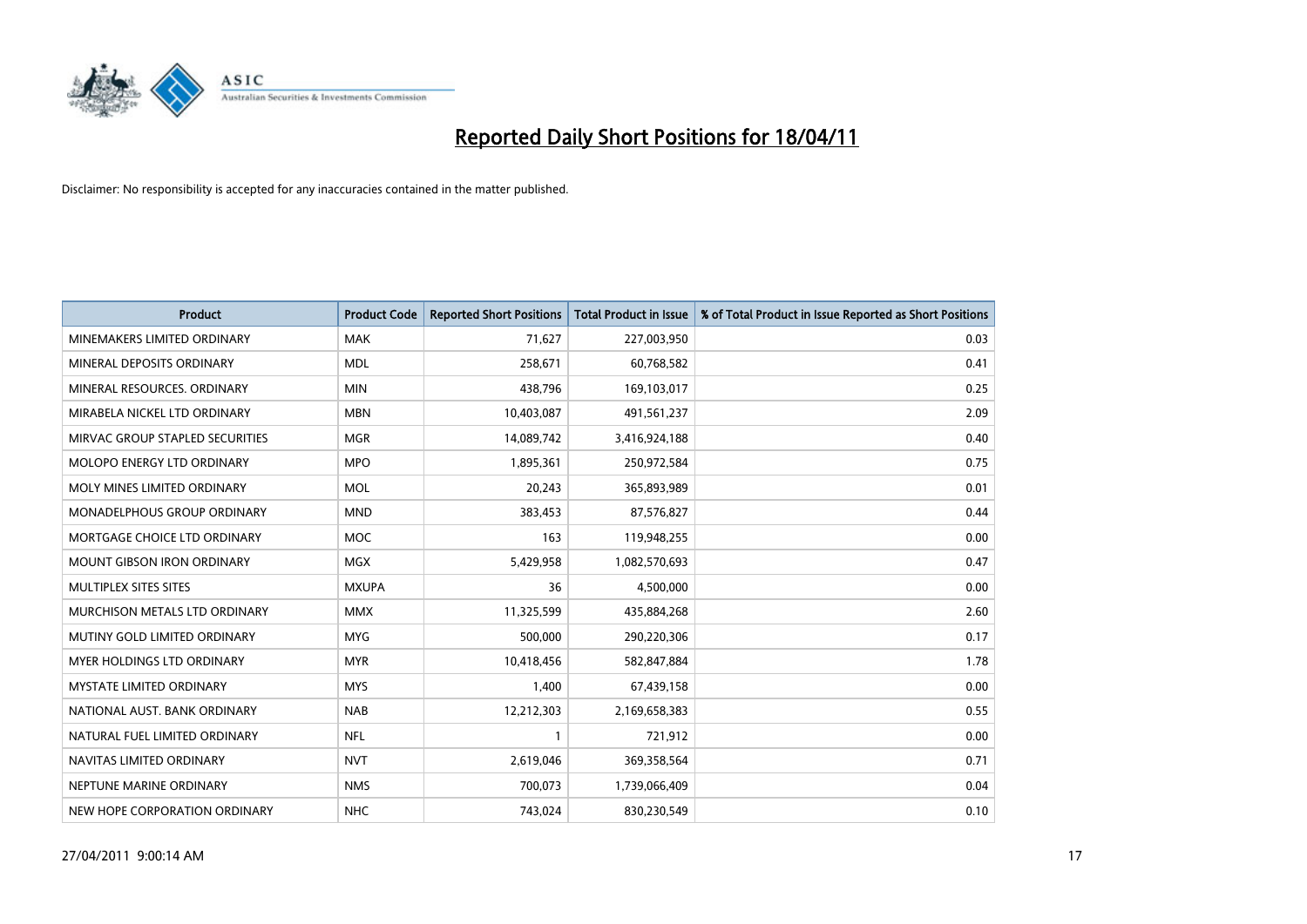

| <b>Product</b>                        | <b>Product Code</b> | <b>Reported Short Positions</b> | Total Product in Issue | % of Total Product in Issue Reported as Short Positions |
|---------------------------------------|---------------------|---------------------------------|------------------------|---------------------------------------------------------|
| NEWCREST MINING ORDINARY              | <b>NCM</b>          | 3,615,598                       | 765,000,000            | 0.46                                                    |
| NEWS CORP A NON-VOTING CDI            | <b>NWSLV</b>        | 690,966                         | 1,829,730,797          | 0.03                                                    |
| NEWS CORP B VOTING CDI                | <b>NWS</b>          | 2,413,114                       | 798,520,953            | 0.29                                                    |
| NEXBIS LIMITED ORDINARY               | <b>NBS</b>          | 63,733                          | 798,356,704            | 0.01                                                    |
| NEXUS ENERGY LIMITED ORDINARY         | <b>NXS</b>          | 6,208,452                       | 1,020,257,304          | 0.59                                                    |
| NIB HOLDINGS LIMITED ORDINARY         | <b>NHF</b>          | 370,193                         | 466,765,752            | 0.08                                                    |
| NICK SCALI LIMITED ORDINARY           | <b>NCK</b>          | 39,246                          | 81,000,000             | 0.04                                                    |
| NIDO PETROLEUM ORDINARY               | <b>NDO</b>          | 887,036                         | 1,373,822,119          | 0.06                                                    |
| NKWE PLATINUM 10C US COMMON           | <b>NKP</b>          | 150,000                         | 559,651,184            | 0.03                                                    |
| NOBLE MINERAL RES ORDINARY            | <b>NMG</b>          | 1,210,836                       | 381,798,733            | 0.31                                                    |
| NORTHERN CREST ORDINARY               | <b>NOC</b>          | 24,345                          | 116,074,781            | 0.02                                                    |
| NORTHERN IRON LTD ORDINARY            | <b>NFE</b>          | 1,320,332                       | 336,084,863            | 0.38                                                    |
| NORTHERN MIN LTD ORDINARY             | <b>NTU</b>          | 97,075                          | 164,545,022            | 0.06                                                    |
| NRW HOLDINGS LIMITED ORDINARY         | <b>NWH</b>          | 492,446                         | 251,223,000            | 0.19                                                    |
| NSL CONSOLIDATED LTD ORDINARY         | <b>NSL</b>          | 101,269                         | 270,661,373            | 0.03                                                    |
| NUFARM LIMITED ORDINARY               | <b>NUF</b>          | 6,096,021                       | 261,833,005            | 2.31                                                    |
| OAKTON LIMITED ORDINARY               | <b>OKN</b>          | 603,738                         | 93,800,235             | 0.64                                                    |
| OCEANAGOLD CORP. CHESS DEPOSITARY INT | <b>OGC</b>          | 855,328                         | 262,180,388            | 0.33                                                    |
| OCEANIA CAPITAL LTD ORDINARY          | <b>OCP</b>          | 2,500                           | 91,921,295             | 0.00                                                    |
| OIL SEARCH LTD ORDINARY               | OSH                 | 11,795,756                      | 1,316,672,727          | 0.86                                                    |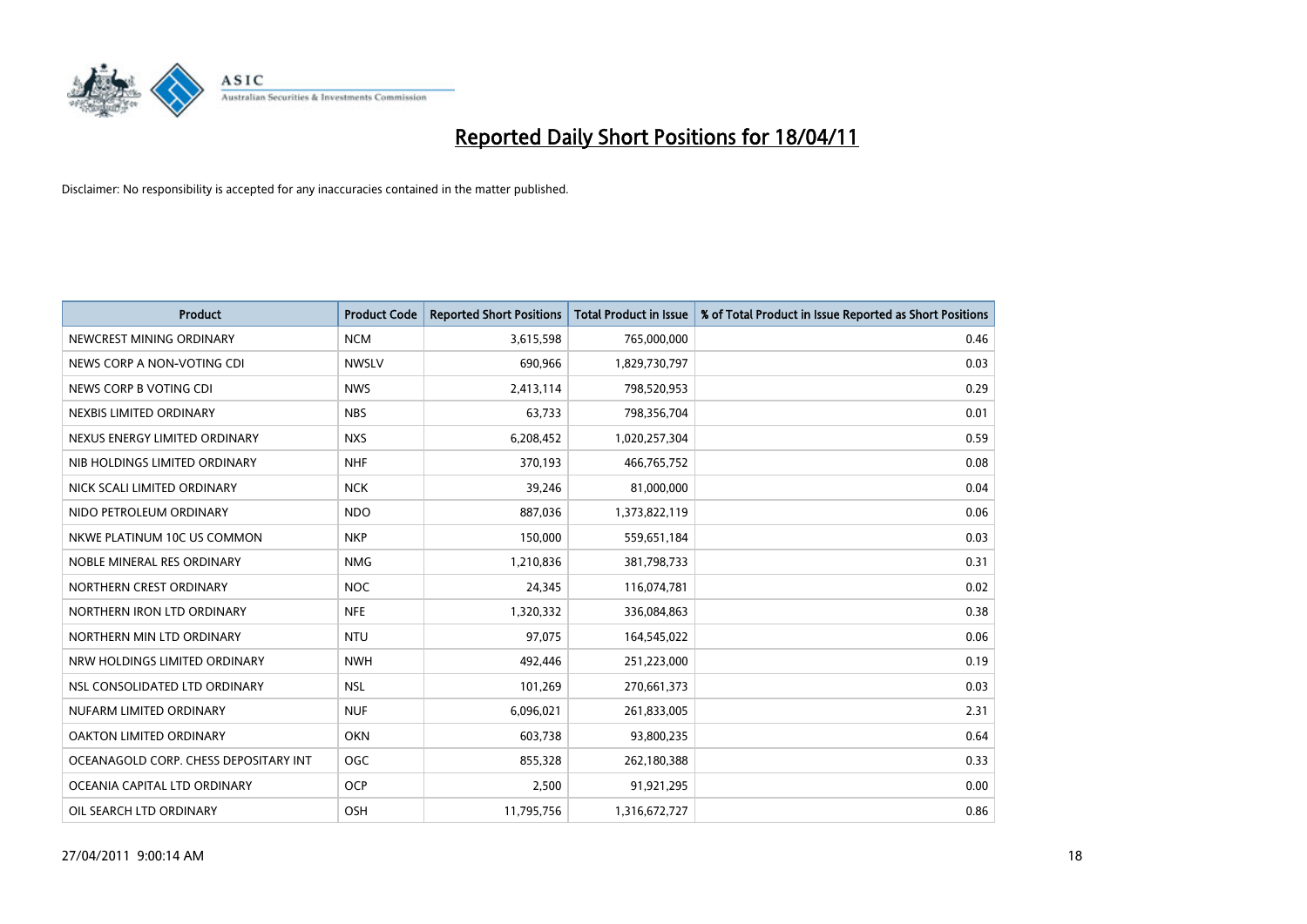

| <b>Product</b>                   | <b>Product Code</b> | <b>Reported Short Positions</b> | <b>Total Product in Issue</b> | % of Total Product in Issue Reported as Short Positions |
|----------------------------------|---------------------|---------------------------------|-------------------------------|---------------------------------------------------------|
| OILEX LTD ORDINARY               | <b>OEX</b>          | 38,978                          | 253,274,885                   | 0.02                                                    |
| OM HOLDINGS LIMITED ORDINARY     | <b>OMH</b>          | 5,877,100                       | 504,085,150                   | 1.16                                                    |
| <b>ONESTEEL LIMITED ORDINARY</b> | OST                 | 14,789,240                      | 1,338,106,652                 | 1.10                                                    |
| ORICA LIMITED ORDINARY           | ORI                 | 1,883,166                       | 363,223,767                   | 0.51                                                    |
| ORIGIN ENERGY DEFERRED           | <b>ORGN</b>         | 28,948                          | 89,641,361                    | 0.04                                                    |
| ORIGIN ENERGY ORDINARY           | <b>ORG</b>          | 11,818,194                      | 974,152,829                   | 1.20                                                    |
| OROCOBRE LIMITED ORDINARY        | <b>ORE</b>          | 59,904                          | 102,813,894                   | 0.05                                                    |
| OROTONGROUP LIMITED ORDINARY     | ORL                 | 4,476                           | 40,880,902                    | 0.01                                                    |
| OTTO ENERGY LIMITED ORDINARY     | <b>OEL</b>          | 109,204                         | 1,134,540,071                 | 0.01                                                    |
| OZ MINERALS ORDINARY             | OZL                 | 23,652,850                      | 3,238,546,504                 | 0.72                                                    |
| <b>PACIFIC BRANDS ORDINARY</b>   | <b>PBG</b>          | 9,013,311                       | 931,386,248                   | 0.98                                                    |
| PALADIN ENERGY LTD ORDINARY      | PDN                 | 15,447,653                      | 777,698,217                   | 1.95                                                    |
| PANAUST LIMITED ORDINARY         | <b>PNA</b>          | 13,235,260                      | 2,965,008,426                 | 0.43                                                    |
| PANCONTINENTAL OIL ORDINARY      | PCL                 | 4,109,589                       | 660,779,809                   | 0.62                                                    |
| PANORAMIC RESOURCES ORDINARY     | PAN                 | 1,420,287                       | 207,050,710                   | 0.68                                                    |
| PAPERLINX LIMITED ORDINARY       | <b>PPX</b>          | 19,408,395                      | 603,580,761                   | 3.20                                                    |
| PAPILLON RES LTD ORDINARY        | PIR                 | 159,333                         | 190,554,855                   | 0.08                                                    |
| PATTIES FOODS LTD ORDINARY       | PFL                 |                                 | 138,908,853                   | 0.00                                                    |
| PEET LIMITED ORDINARY            | <b>PPC</b>          | 18,425                          | 302,965,804                   | 0.00                                                    |
| PENINSULA ENERGY LTD ORDINARY    | PEN                 | 505,000                         | 2,086,495,200                 | 0.02                                                    |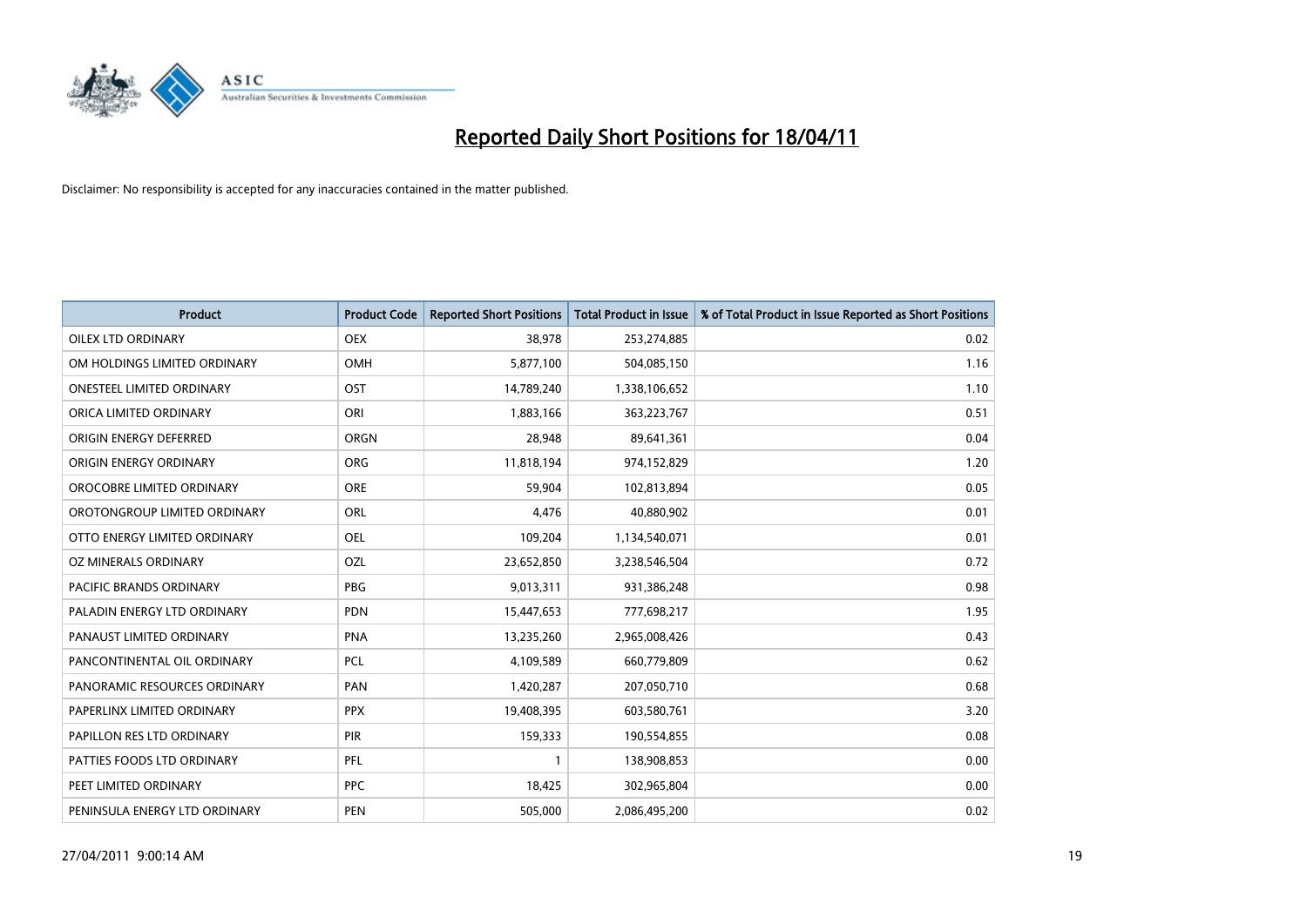

| <b>Product</b>                       | <b>Product Code</b> | <b>Reported Short Positions</b> | <b>Total Product in Issue</b> | % of Total Product in Issue Reported as Short Positions |
|--------------------------------------|---------------------|---------------------------------|-------------------------------|---------------------------------------------------------|
| PERILYA LIMITED ORDINARY             | PEM                 | 276,995                         | 526,075,563                   | 0.05                                                    |
| PERPETUAL LIMITED ORDINARY           | PPT                 | 2,269,677                       | 44,669,352                    | 5.08                                                    |
| PERSEUS MINING LTD ORDINARY          | PRU                 | 3,236,084                       | 424,017,088                   | 0.75                                                    |
| PETSEC ENERGY ORDINARY               | <b>PSA</b>          | 223,332                         | 231,283,622                   | 0.10                                                    |
| PHARMAXIS LTD ORDINARY               | <b>PXS</b>          | 1,045,824                       | 228,127,809                   | 0.44                                                    |
| PHOTON GROUP LTD ORDINARY            | PGA                 | 250,510                         | 1,540,543,357                 | 0.02                                                    |
| PLATINUM ASSET ORDINARY              | <b>PTM</b>          | 7,082,388                       | 561,347,878                   | 1.25                                                    |
| PLATINUM AUSTRALIA ORDINARY          | <b>PLA</b>          | 5,413,685                       | 392,430,039                   | 1.39                                                    |
| PLATINUM CAPITAL LTD ORDINARY        | <b>PMC</b>          |                                 | 164,959,410                   | 0.00                                                    |
| PMP LIMITED ORDINARY                 | <b>PMP</b>          | 47,145                          | 335,338,483                   | 0.01                                                    |
| PORT BOUVARD LIMITED ORDINARY        | PBD                 | 6,754                           | 593,868,295                   | 0.00                                                    |
| PREMIER INVESTMENTS ORDINARY         | <b>PMV</b>          | 321,799                         | 155,062,831                   | 0.21                                                    |
| PRIMA BIOMED LTD ORDINARY            | PRR                 | 340,621                         | 796,390,564                   | 0.04                                                    |
| PRIMARY HEALTH CARE ORDINARY         | PRY                 | 9,129,216                       | 496,103,188                   | 1.83                                                    |
| PRIME INFR GROUP. STAPLED SECURITIES | PIH                 | 308,735                         | 351,776,795                   | 0.09                                                    |
| PRIME MEDIA GRP LTD ORDINARY         | <b>PRT</b>          | 14,825                          | 366,330,303                   | 0.00                                                    |
| PROGEN PHARMACEUTIC ORDINARY         | PGL                 | 151,596                         | 24,709,097                    | 0.61                                                    |
| PROGRAMMED ORDINARY                  | <b>PRG</b>          | 321,017                         | 118,169,908                   | 0.27                                                    |
| PSIVIDA CORP CDI 1:1                 | <b>PVA</b>          | 6,878                           | 8,896,217                     | 0.08                                                    |
| <b>QANTAS AIRWAYS ORDINARY</b>       | QAN                 | 34,110,532                      | 2,265,123,620                 | 1.50                                                    |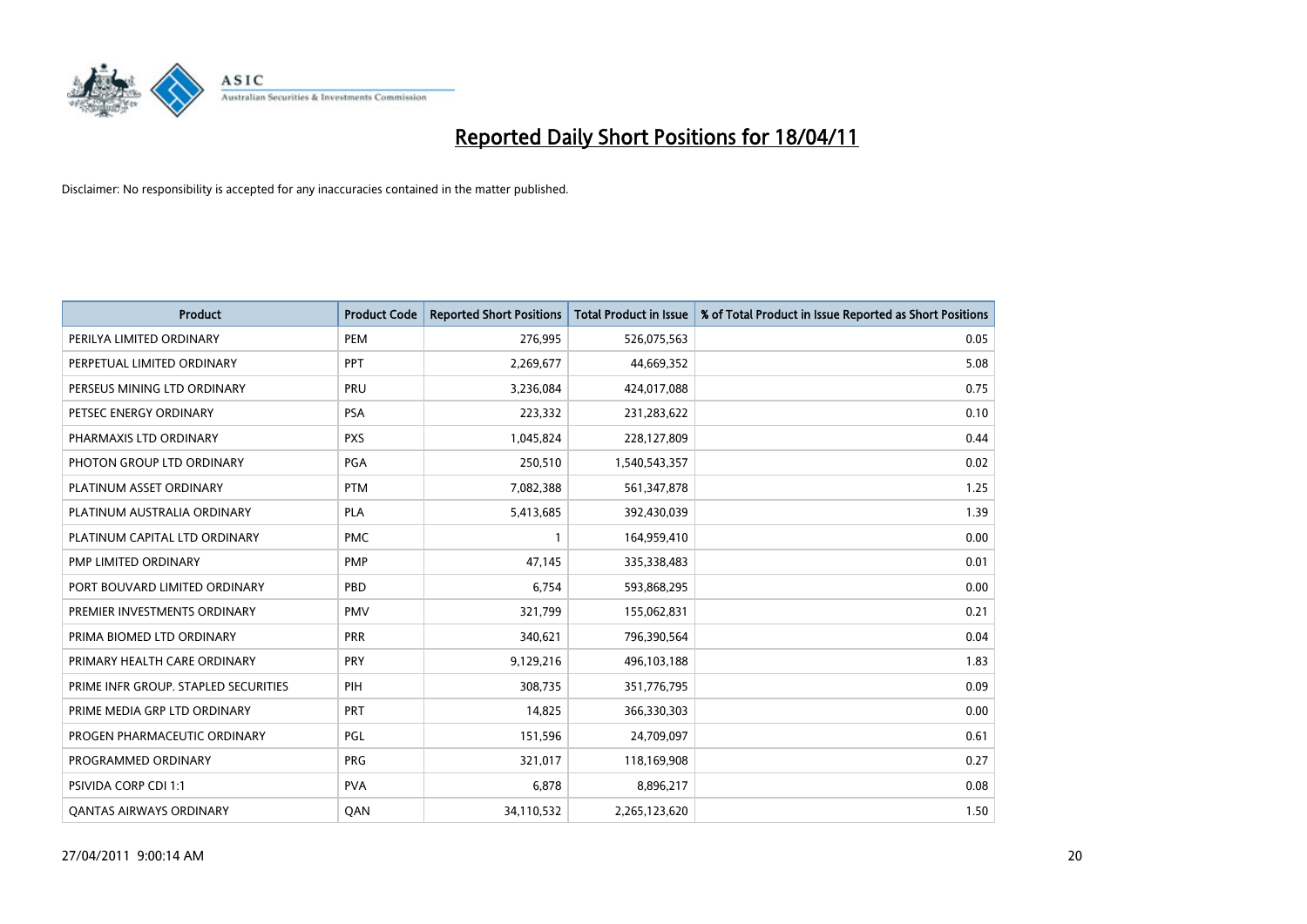

| <b>Product</b>                       | <b>Product Code</b> | <b>Reported Short Positions</b> | <b>Total Product in Issue</b> | % of Total Product in Issue Reported as Short Positions |
|--------------------------------------|---------------------|---------------------------------|-------------------------------|---------------------------------------------------------|
| OBE INSURANCE GROUP ORDINARY         | OBE                 | 19,209,396                      | 1,073,894,369                 | 1.76                                                    |
| OR NATIONAL LIMITED ORDINARY         | <b>ORN</b>          | 19,695,849                      | 2,440,000,000                 | 0.80                                                    |
| <b>QUBE LOGISTICS ORDINARY UNITS</b> | <b>QUB</b>          | 7,688                           | 610,839,329                   | 0.00                                                    |
| RAMELIUS RESOURCES ORDINARY          | <b>RMS</b>          | 174,733                         | 291,658,795                   | 0.05                                                    |
| RAMSAY HEALTH CARE ORDINARY          | <b>RHC</b>          | 1,424,930                       | 202,081,252                   | 0.70                                                    |
| RANGE RESOURCES LTD ORDINARY         | <b>RRS</b>          | 405.340                         | 1,447,850,695                 | 0.02                                                    |
| <b>RCR TOMLINSON ORDINARY</b>        | <b>RCR</b>          | 68,067                          | 131,897,672                   | 0.05                                                    |
| <b>REA GROUP ORDINARY</b>            | <b>REA</b>          | 34,411                          | 129,691,280                   | 0.01                                                    |
| RECKON LIMITED ORDINARY              | <b>RKN</b>          | 683                             | 133,384,060                   | 0.00                                                    |
| <b>RED 5 LIMITED ORDINARY</b>        | <b>RED</b>          | 40,480                          | 1,283,597,526                 | 0.00                                                    |
| <b>RED FORK ENERGY ORDINARY</b>      | <b>RFE</b>          | 39,074                          | 160,035,000                   | 0.02                                                    |
| REDFLEX HOLDINGS ORDINARY            | <b>RDF</b>          | $\overline{2}$                  | 110,345,599                   | 0.00                                                    |
| REED RESOURCES LTD ORDINARY          | <b>RDR</b>          | 268,204                         | 262,237,201                   | 0.10                                                    |
| <b>REGIS RESOURCES ORDINARY</b>      | <b>RRL</b>          | 2,782,007                       | 431,150,415                   | 0.66                                                    |
| RESMED INC CDI 10:1                  | <b>RMD</b>          | 12,167,152                      | 1,534,676,730                 | 0.78                                                    |
| <b>RESOLUTE MINING ORDINARY</b>      | <b>RSG</b>          | 4,083,291                       | 467,464,116                   | 0.88                                                    |
| <b>RESOURCE GENERATION ORDINARY</b>  | <b>RES</b>          | 304,884                         | 244,400,530                   | 0.12                                                    |
| RETAIL FOOD GROUP ORDINARY           | <b>RFG</b>          | 1,955                           | 107,788,918                   | 0.00                                                    |
| REVERSE CORP LIMITED ORDINARY        | <b>REF</b>          | 25,141                          | 92,382,175                    | 0.03                                                    |
| REX MINERALS LIMITED ORDINARY        | <b>RXM</b>          | 167,034                         | 150,688,879                   | 0.10                                                    |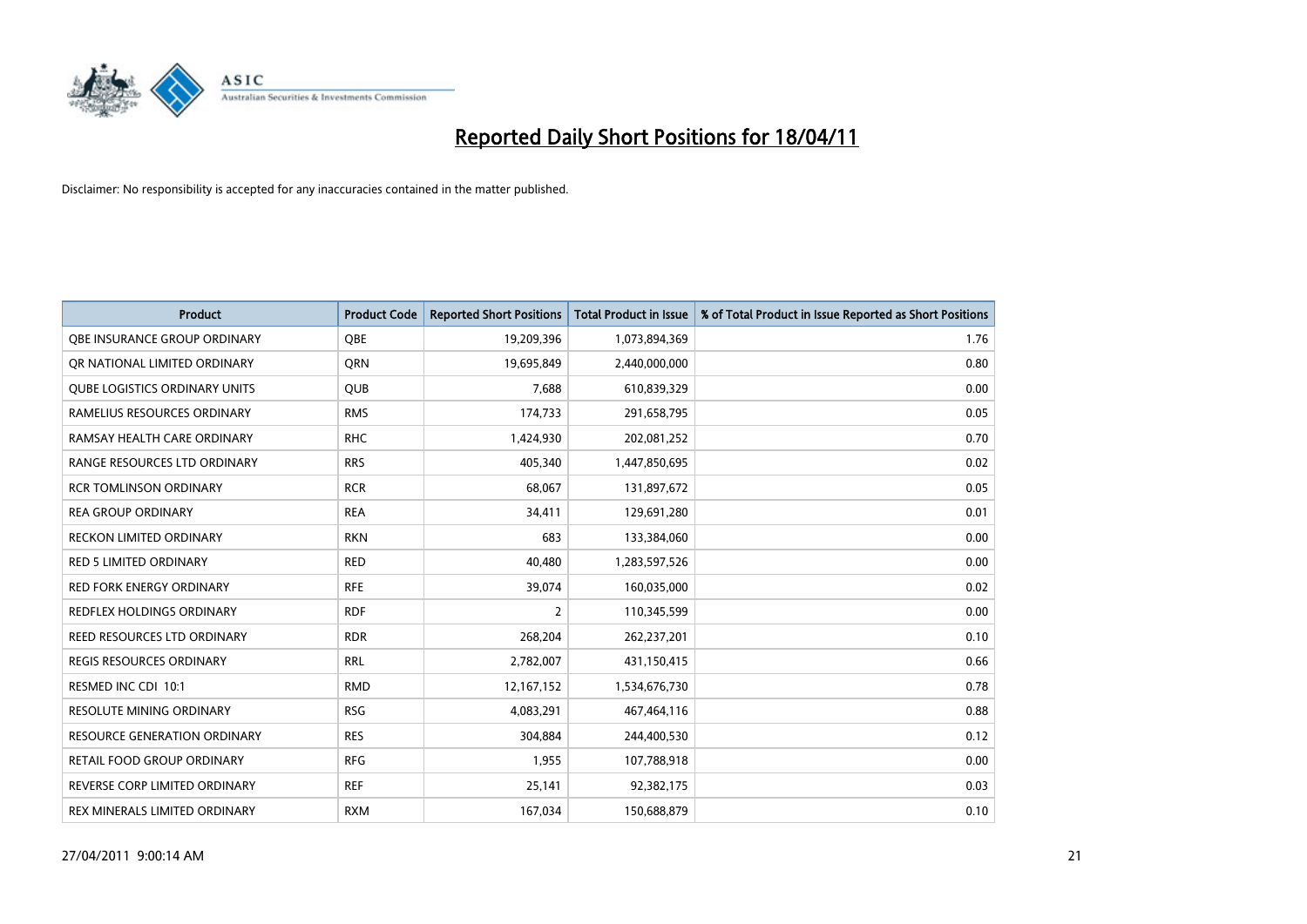

| <b>Product</b>                     | <b>Product Code</b> | <b>Reported Short Positions</b> | <b>Total Product in Issue</b> | % of Total Product in Issue Reported as Short Positions |
|------------------------------------|---------------------|---------------------------------|-------------------------------|---------------------------------------------------------|
| <b>RHG LIMITED ORDINARY</b>        | <b>RHG</b>          | 105,672                         | 318,745,978                   | 0.02                                                    |
| <b>RIDLEY CORPORATION ORDINARY</b> | <b>RIC</b>          | 801,497                         | 307,817,071                   | 0.26                                                    |
| RIO TINTO LIMITED ORDINARY         | <b>RIO</b>          | 15,719,316                      | 435,758,720                   | 3.60                                                    |
| <b>RIVERCITY MOTORWAY STAPLED</b>  | <b>RCY</b>          | 132,000                         | 957,010,115                   | 0.01                                                    |
| RIVERSDALE MINING ORDINARY         | <b>RIV</b>          | 155,870                         | 244,431,186                   | 0.06                                                    |
| ROBUST RESOURCES ORDINARY          | <b>ROL</b>          | 1,121,498                       | 84,944,097                    | 1.32                                                    |
| ROC OIL COMPANY ORDINARY           | <b>ROC</b>          | 6,944,139                       | 713,154,560                   | 0.97                                                    |
| <b>RP DATA LTD ORDINARY</b>        | <b>RPX</b>          | 364,043                         | 149,246,421                   | 0.24                                                    |
| SAI GLOBAL LIMITED ORDINARY        | SAI                 | 325,721                         | 199,552,155                   | 0.15                                                    |
| SALMAT LIMITED ORDINARY            | <b>SLM</b>          | 150,376                         | 159,767,799                   | 0.09                                                    |
| SAMSON OIL & GAS LTD ORDINARY      | SSN                 | 3,173,850                       | 1,726,088,509                 | 0.18                                                    |
| SANDFIRE RESOURCES ORDINARY        | <b>SFR</b>          | 605,987                         | 148,309,969                   | 0.39                                                    |
| <b>SANTOS LTD ORDINARY</b>         | <b>STO</b>          | 7,585,784                       | 877,913,584                   | 0.83                                                    |
| SARACEN MINERAL ORDINARY           | <b>SAR</b>          | 728,217                         | 492,151,415                   | 0.14                                                    |
| SEDGMAN LIMITED ORDINARY           | <b>SDM</b>          | 439,654                         | 209,752,689                   | 0.21                                                    |
| SEEK LIMITED ORDINARY              | <b>SEK</b>          | 7,379,301                       | 336,584,488                   | 2.19                                                    |
| SENETAS CORPORATION ORDINARY       | <b>SEN</b>          | 756,999                         | 463,105,195                   | 0.16                                                    |
| SERVCORP LIMITED ORDINARY          | SRV                 | 66,636                          | 98,440,807                    | 0.07                                                    |
| SERVICE STREAM ORDINARY            | <b>SSM</b>          | 344,663                         | 283,418,867                   | 0.12                                                    |
| SEVEN GROUP HOLDINGS ORDINARY      | <b>SVW</b>          | 848,470                         | 305,410,281                   | 0.26                                                    |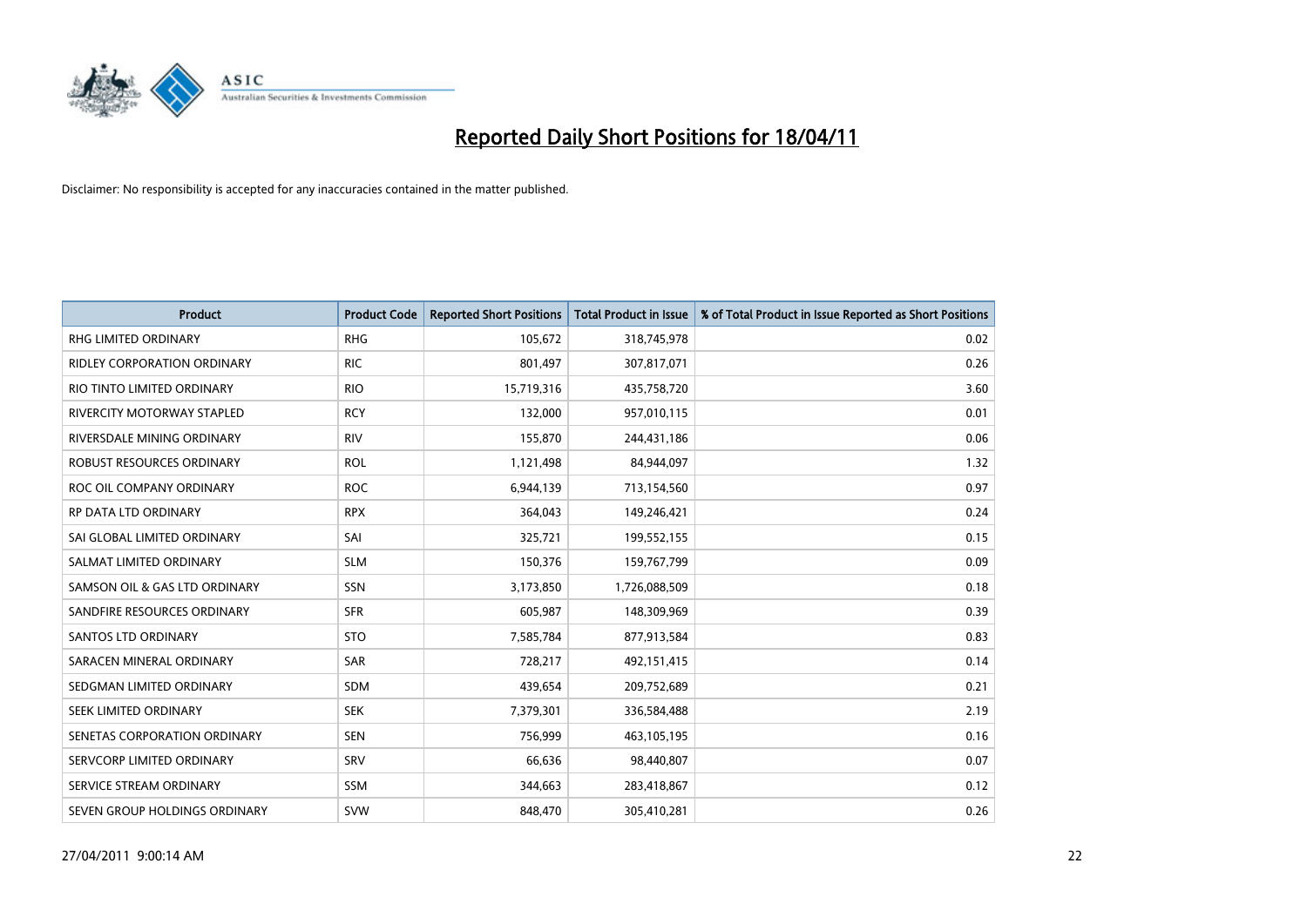

| <b>Product</b>                           | <b>Product Code</b> | <b>Reported Short Positions</b> | <b>Total Product in Issue</b> | % of Total Product in Issue Reported as Short Positions |
|------------------------------------------|---------------------|---------------------------------|-------------------------------|---------------------------------------------------------|
| SIGMA PHARMACEUTICAL ORDINARY            | SIP                 | 18,205,373                      | 1,178,626,572                 | 1.53                                                    |
| SILEX SYSTEMS ORDINARY                   | <b>SLX</b>          | 241,370                         | 170,128,997                   | 0.14                                                    |
| SILVER LAKE RESOURCE ORDINARY            | <b>SLR</b>          | 90.865                          | 178,882,838                   | 0.04                                                    |
| SIMS METAL MGMT LTD ORDINARY             | <b>SGM</b>          | 3,495,909                       | 205,393,914                   | 1.68                                                    |
| SINGAPORE TELECOMM. CHESS DEPOSITARY INT | SGT                 | 4,825,185                       | 276,569,442                   | 1.73                                                    |
| SKILLED GROUP LTD ORDINARY               | <b>SKE</b>          | 125,162                         | 232,963,526                   | 0.04                                                    |
| SKY CITY ENTERTAIN, ORDINARY             | <b>SKC</b>          | 114,200                         | 576,958,340                   | 0.02                                                    |
| SKY NETWORK ORDINARY                     | <b>SKT</b>          | 25,520                          | 389,139,785                   | 0.01                                                    |
| <b>SLATER &amp; GORDON ORDINARY</b>      | SGH                 | 6,995                           | 149,320,168                   | 0.00                                                    |
| SMS MANAGEMENT, ORDINARY                 | <b>SMX</b>          | 60,262                          | 67,661,358                    | 0.09                                                    |
| SONIC HEALTHCARE ORDINARY                | <b>SHL</b>          | 6,302,305                       | 388,429,875                   | 1.61                                                    |
| SOUL PATTINSON (W.H) ORDINARY            | SOL                 | 43,391                          | 238,640,580                   | 0.01                                                    |
| SP AUSNET STAPLED SECURITIES             | <b>SPN</b>          | 5,010,812                       | 2,795,115,439                 | 0.18                                                    |
| SPARK INFRASTRUCTURE STAPLED NOTE & UNIT | SKI                 | 17,353,510                      | 1,326,734,264                 | 1.30                                                    |
| SPDR 200 FUND ETF UNITS                  | STW                 | 8                               | 50,839,159                    | 0.00                                                    |
| SPECIALTY FASHION ORDINARY               | <b>SFH</b>          | 1,392,651                       | 191,686,122                   | 0.73                                                    |
| SPHERE MINERALS LTD ORDINARY             | <b>SPH</b>          | 1,991                           | 171,348,151                   | 0.00                                                    |
| SPOTLESS GROUP LTD ORDINARY              | <b>SPT</b>          | 2,378,152                       | 262,766,725                   | 0.90                                                    |
| ST BARBARA LIMITED ORDINARY              | SBM                 | 3,243,375                       | 325,615,389                   | 1.01                                                    |
| STAGING CONNECTIONS ORDINARY             | <b>STG</b>          | 2,917,189                       | 78,317,726                    | 3.72                                                    |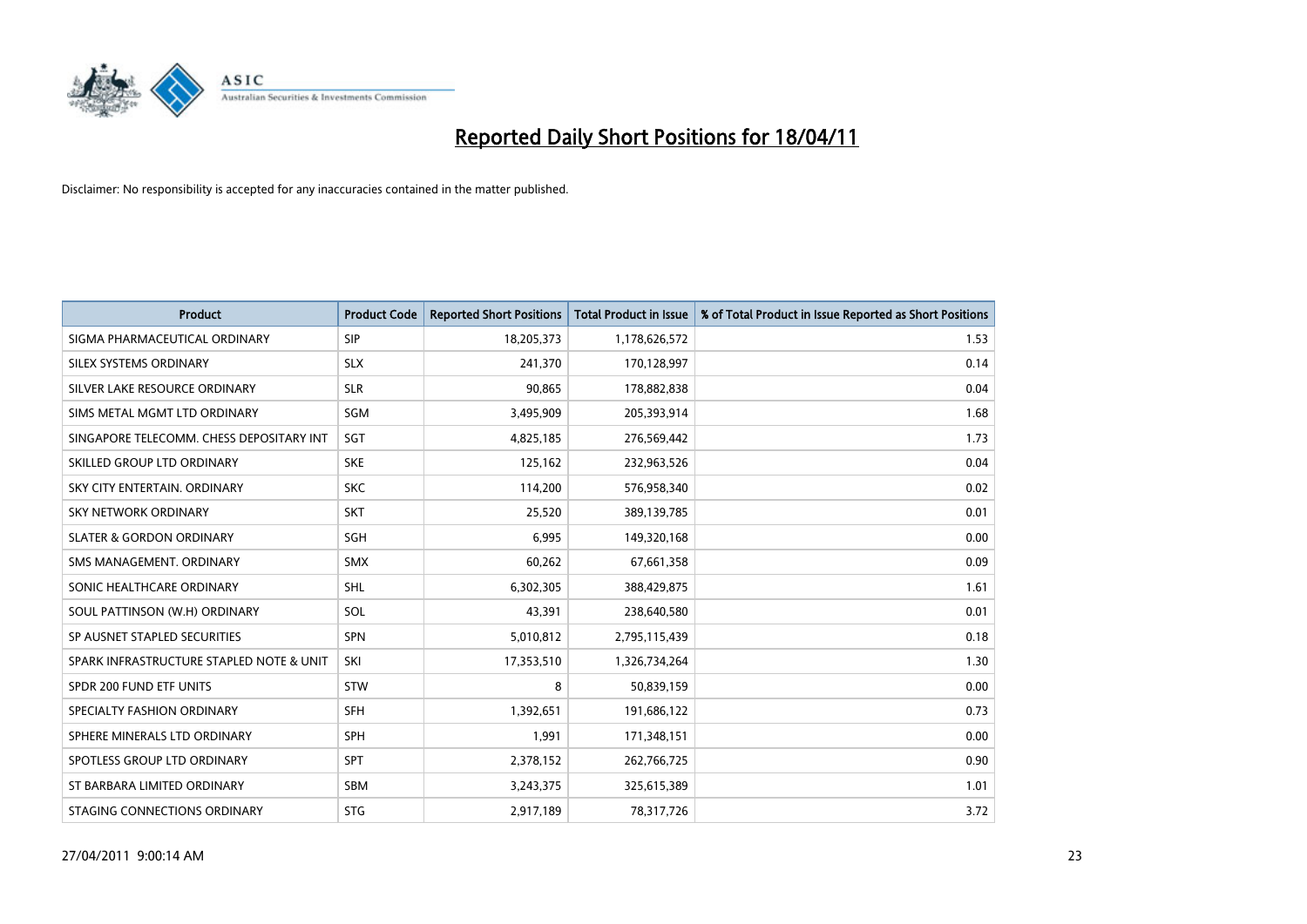

| <b>Product</b>                     | <b>Product Code</b> | <b>Reported Short Positions</b> | Total Product in Issue | % of Total Product in Issue Reported as Short Positions |
|------------------------------------|---------------------|---------------------------------|------------------------|---------------------------------------------------------|
| STANMORE COAL LTD ORDINARY         | <b>SMR</b>          | 77,940                          | 87,270,738             | 0.09                                                    |
| STARPHARMA HOLDINGS ORDINARY       | SPL                 | 163,691                         | 247,402,721            | 0.07                                                    |
| STH AMERICAN COR LTD ORDINARY      | SAY                 | 9,200                           | 245,846,493            | 0.00                                                    |
| STHN CROSS MEDIA ORDINARY          | <b>SXL</b>          | 2,990,668                       | 379,322,895            | 0.77                                                    |
| STOCKLAND UNITS/ORD STAPLED        | SGP                 | 13,069,725                      | 2,383,036,717          | 0.55                                                    |
| STRAITS RES LTD. ORDINARY          | SRQ                 | 7,972,144                       | 324,355,749            | 2.44                                                    |
| <b>STW COMMUNICATIONS ORDINARY</b> | SGN                 | 238,371                         | 364,310,964            | 0.06                                                    |
| SUNCORP GROUP LTD ORDINARY         | <b>SUN</b>          | 6,380,376                       | 1,286,600,980          | 0.47                                                    |
| SUNDANCE ENERGY ORDINARY           | <b>SEA</b>          | 24,905                          | 276,709,585            | 0.01                                                    |
| SUNDANCE RESOURCES ORDINARY        | <b>SDL</b>          | 14,960,282                      | 2,718,671,668          | 0.54                                                    |
| SUNLAND GROUP LTD ORDINARY         | <b>SDG</b>          | 12,847                          | 224,881,794            | 0.00                                                    |
| SUPER RET REP LTD ORDINARY         | <b>SUL</b>          | 228,039                         | 130,018,739            | 0.18                                                    |
| SWICK MINING ORDINARY              | <b>SWK</b>          | 1,548                           | 236,724,970            | 0.00                                                    |
| SYMEX HOLDINGS ORDINARY            | <b>SYM</b>          | 6,633                           | 142,481,091            | 0.00                                                    |
| TABCORP HOLDINGS LTD ORDINARY      | <b>TAH</b>          | 2,759,795                       | 688,019,737            | 0.38                                                    |
| TALENT2 INTERNATION ORDINARY       | <b>TWO</b>          | 9,803                           | 142,434,450            | 0.01                                                    |
| <b>TALISMAN MINING ORDINARY</b>    | <b>TLM</b>          | 3,079                           | 130,438,627            | 0.00                                                    |
| TAP OIL LIMITED ORDINARY           | <b>TAP</b>          | 660,959                         | 240,967,311            | 0.28                                                    |
| TASSAL GROUP LIMITED ORDINARY      | <b>TGR</b>          | 36,372                          | 146,304,404            | 0.01                                                    |
| TATTS GROUP LTD ORDINARY           | <b>TTS</b>          | 13,579,067                      | 1,318,683,208          | 1.02                                                    |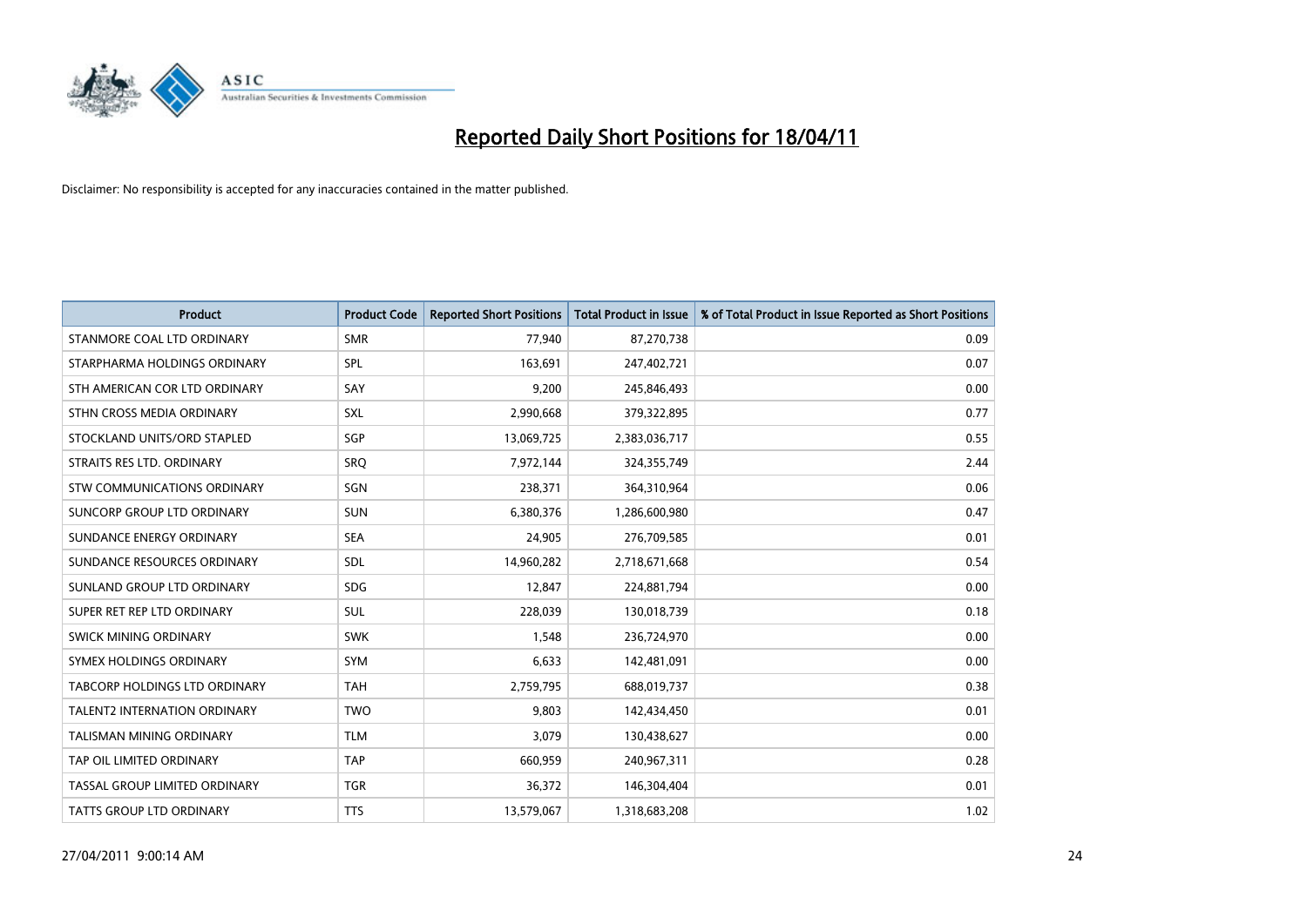

| <b>Product</b>                          | <b>Product Code</b> | <b>Reported Short Positions</b> | <b>Total Product in Issue</b> | % of Total Product in Issue Reported as Short Positions |
|-----------------------------------------|---------------------|---------------------------------|-------------------------------|---------------------------------------------------------|
| TELECOM CORPORATION ORDINARY            | <b>TEL</b>          | 19,123,033                      | 1,924,649,369                 | 0.98                                                    |
| <b>TELSTRA CORPORATION, ORDINARY</b>    | <b>TLS</b>          | 23,080,040                      | 12,443,074,357                | 0.18                                                    |
| TEN NETWORK HOLDINGS ORDINARY           | <b>TEN</b>          | 36,203,693                      | 1,045,236,720                 | 3.47                                                    |
| TERANGA GOLD CORP CDI 1:1               | <b>TGZ</b>          | 94,427                          | 150,228,220                   | 0.05                                                    |
| TFS CORPORATION LTD ORDINARY            | <b>TFC</b>          | 65,950                          | 275,789,494                   | 0.02                                                    |
| THE REJECT SHOP ORDINARY                | <b>TRS</b>          | 325,673                         | 26,033,570                    | 1.24                                                    |
| THOR MINING PLC CHESS DEPOSITARY        | <b>THR</b>          | 2.307                           | 222,489,120                   | 0.00                                                    |
| THORN GROUP LIMITED ORDINARY            | <b>TGA</b>          | 2,361                           | 129,858,924                   | 0.00                                                    |
| THUNDELARRA EXPLOR. ORDINARY            | <b>THX</b>          | 57,135                          | 153,578,927                   | 0.04                                                    |
| <b>TIGER RESOURCES ORDINARY</b>         | <b>TGS</b>          | 290,237                         | 668,635,549                   | 0.04                                                    |
| TIMBERCORP LIMITED ORDINARY             | <b>TIM</b>          | 90.074                          | 352,071,429                   | 0.02                                                    |
| <b>TISHMAN SPEYER UNITS</b>             | <b>TSO</b>          | 49,830                          | 338,440,904                   | 0.01                                                    |
| TNG LIMITED ORDINARY                    | <b>TNG</b>          | 4,321                           | 284,803,062                   | 0.00                                                    |
| TOLL HOLDINGS LTD ORDINARY              | <b>TOL</b>          | 16,015,918                      | 710,128,531                   | 2.25                                                    |
| TORO ENERGY LIMITED ORDINARY            | <b>TOE</b>          | 171,113                         | 964,936,676                   | 0.01                                                    |
| <b>TOWER AUSTRALIA ORDINARY</b>         | <b>TAL</b>          | 808,882                         | 419,652,394                   | 0.19                                                    |
| <b>TOWER LIMITED ORDINARY</b>           | <b>TWR</b>          | 690,119                         | 263,603,448                   | 0.26                                                    |
| TOX FREE SOLUTIONS ORDINARY             | <b>TOX</b>          | 40,940                          | 92,290,500                    | 0.04                                                    |
| TPG TELECOM LIMITED ORDINARY            | <b>TPM</b>          | 4,019,214                       | 775,522,421                   | 0.50                                                    |
| TRANSFIELD SERV INFR STAPLED SECURITIES | <b>TSI</b>          | 106,150                         | 438,756,421                   | 0.02                                                    |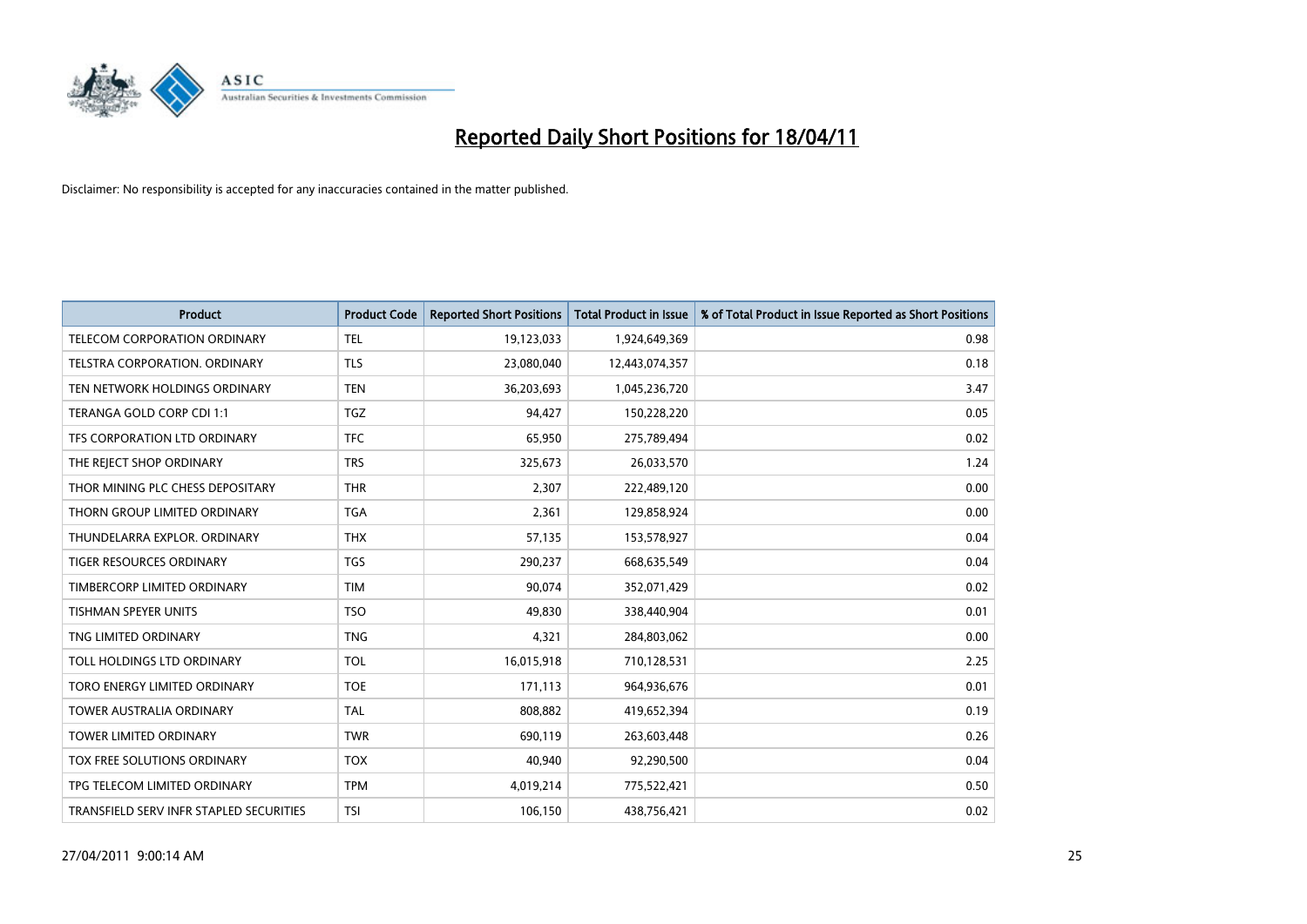

| <b>Product</b>                            | <b>Product Code</b> | <b>Reported Short Positions</b> | <b>Total Product in Issue</b> | % of Total Product in Issue Reported as Short Positions |
|-------------------------------------------|---------------------|---------------------------------|-------------------------------|---------------------------------------------------------|
| <b>TRANSFIELD SERVICES ORDINARY</b>       | <b>TSE</b>          | 5,280,390                       | 549,715,957                   | 0.97                                                    |
| TRANSPACIFIC INDUST. ORDINARY             | <b>TPI</b>          | 13,742,871                      | 960,638,735                   | 1.42                                                    |
| TRANSURBAN GROUP TRIPLE STAPLED SEC.      | <b>TCL</b>          | 4,582,805                       | 1,443,543,731                 | 0.29                                                    |
| TRINITY GROUP STAPLED SECURITIES          | <b>TCQ</b>          | 3,419                           | 231,701,539                   | 0.00                                                    |
| TROY RESOURCES NL ORDINARY                | <b>TRY</b>          | 41,629                          | 87,968,823                    | 0.04                                                    |
| UGL LIMITED ORDINARY                      | <b>UGL</b>          | 5,124,254                       | 166,047,171                   | 3.08                                                    |
| UNILIFE CORPORATION CDI US PROHIBITED     | <b>UNS</b>          | 340,219                         | 273,245,765                   | 0.12                                                    |
| UXC LIMITED ORDINARY                      | <b>UXC</b>          | 45,584                          | 305,789,718                   | 0.01                                                    |
| VALAD PROPERTY GROUP STAPLED US PROHIBIT. | <b>VPG</b>          | 3,911,710                       | 115,108,116                   | 3.39                                                    |
| <b>VDM GROUP LIMITED ORDINARY</b>         | <b>VMG</b>          | 11,116                          | 193,127,749                   | 0.01                                                    |
| <b>VENTURE MINERALS ORDINARY</b>          | <b>VMS</b>          | 146,339                         | 220,943,592                   | 0.06                                                    |
| <b>VILLAGE ROADSHOW LTD ORDINARY</b>      | <b>VRL</b>          | 24,737                          | 151,439,777                   | 0.02                                                    |
| VIRGIN BLUE HOLDINGS ORDINARY             | <b>VBA</b>          | 36,591,143                      | 2,210,197,600                 | 1.65                                                    |
| <b>VISION GROUP HLDGS ORDINARY</b>        | <b>VGH</b>          | 78,000                          | 74,061,110                    | 0.11                                                    |
| <b>VITA GROUP LTD ORDINARY</b>            | <b>VTG</b>          | 75,190                          | 142,499,800                   | 0.05                                                    |
| VITERRA INC CDI 1:1                       | <b>VTA</b>          | 3,828                           | 68,629,939                    | 0.01                                                    |
| WATPAC LIMITED ORDINARY                   | <b>WTP</b>          | 37,621                          | 183,341,382                   | 0.01                                                    |
| WDS LIMITED ORDINARY                      | <b>WDS</b>          | 701                             | 144,055,662                   | 0.00                                                    |
| <b>WEBJET LIMITED ORDINARY</b>            | WEB                 | 353,213                         | 77,961,278                    | 0.46                                                    |
| WESFARMERS LIMITED ORDINARY               | <b>WES</b>          | 20,606,582                      | 1,005,191,394                 | 2.04                                                    |